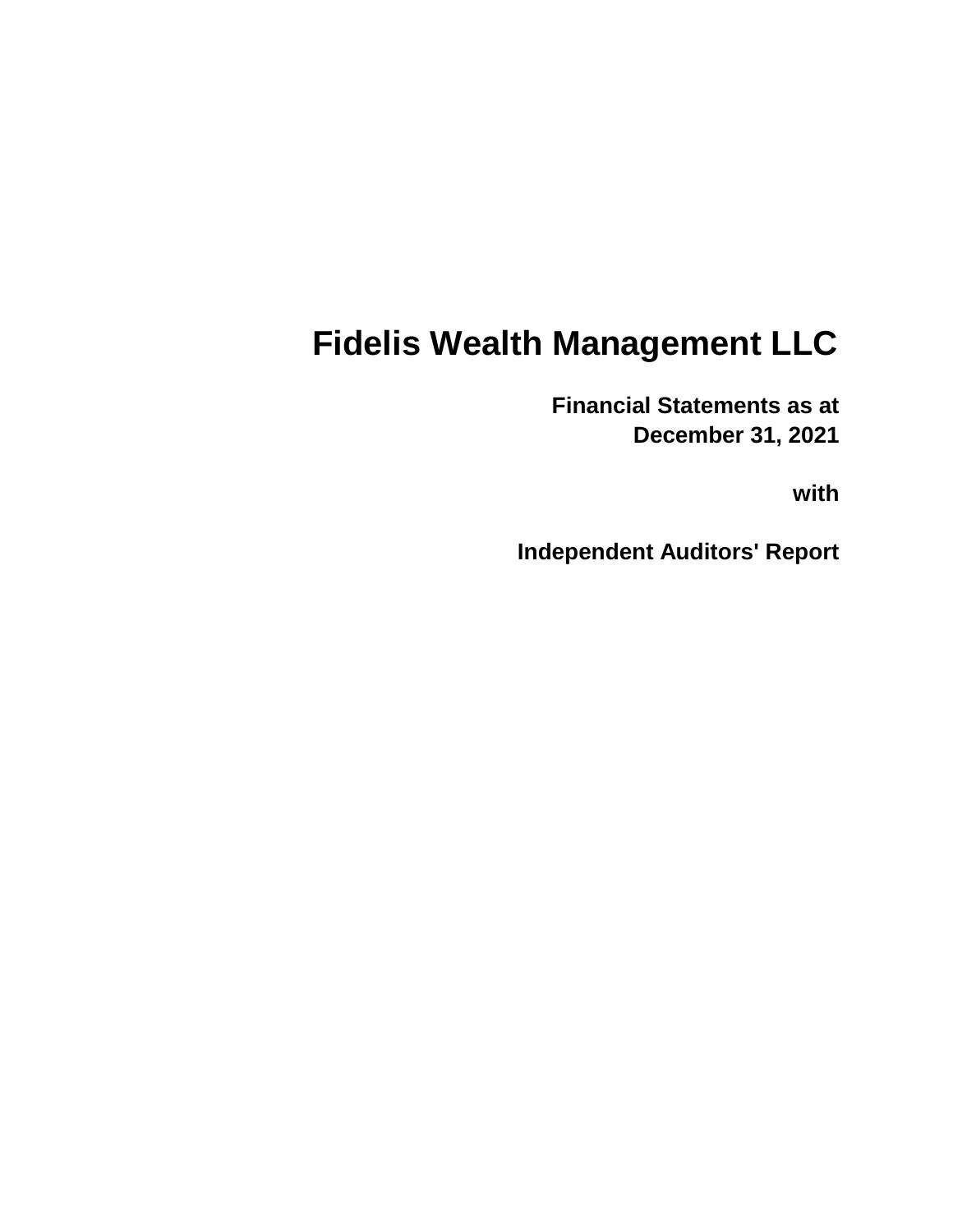# **Contents**

| Statement of management's responsibilities |                |
|--------------------------------------------|----------------|
|                                            |                |
| <b>INDEPENDENT AUDITORS' REPORT</b>        | 2              |
| <b>Statement of financial position</b>     | $\overline{4}$ |
| <b>Statement of comprehensive income</b>   | 5              |
| <b>Statement of cash flows</b>             | 6              |
| Statement of changes in equity             |                |

## **Notes to the financial statements**

| 2 Operating environment of the Company<br>3 Summary of significant accounting policies<br>4 Critical accounting judgments | 8<br>9<br>17<br>17 |
|---------------------------------------------------------------------------------------------------------------------------|--------------------|
|                                                                                                                           |                    |
|                                                                                                                           |                    |
|                                                                                                                           |                    |
| 5 Property, plant and equipment                                                                                           |                    |
| 6 Intangibles                                                                                                             | 18                 |
| 7 Prepayments                                                                                                             | 18                 |
| 8 Cash and cash equivalents                                                                                               | 18                 |
| 9 Trade and other receivables                                                                                             | 19                 |
| 10 Equity                                                                                                                 | 19                 |
| 11 Advances received                                                                                                      | 19                 |
| 12 Trade payables                                                                                                         | 19                 |
| 13 Tax assets / (liabilities), net                                                                                        | 20                 |
| 14 Revenue                                                                                                                | 20                 |
| 15 Cost of sales                                                                                                          | 20                 |
| 16 General and administrative expenses                                                                                    | 20                 |
| 17 Profit/ (loss) on foreign currency exchange                                                                            | 20                 |
| 18 Other non-operating loss                                                                                               | 20                 |
| 19 Financial risks management                                                                                             | 21                 |
| 20 Financial assets and liabilities - accounting classifications and fair values                                          | 23                 |
| 21 Related parties                                                                                                        | 24                 |
| 22 Capital management                                                                                                     | 25                 |
| 23 Contingencies                                                                                                          | 26                 |
| 24 Going concern considerations                                                                                           | 26                 |
| 25 Events after the reporting period                                                                                      | 26                 |

*Last page of financial statements: 26*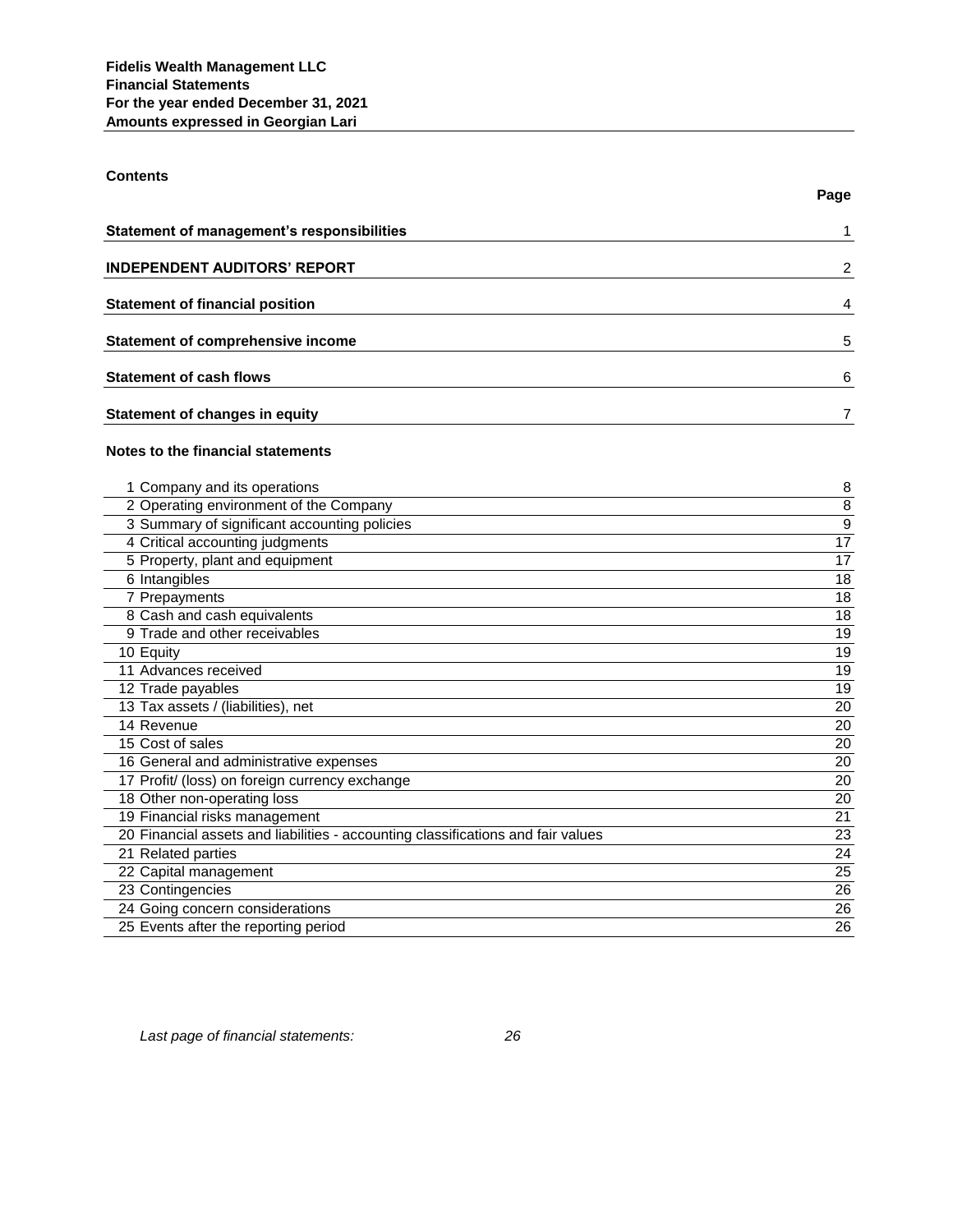## **Statement of management's responsibilities**

The Management of Fidelis Wealth Management, LLC is responsible for the accompanying financial statements.

This responsibility includes:

- preparation of financial statements in accordance with International Financial Reporting Standards;
- selection of suitable accounting policies and their consistent application;
- making judgments and estimates which are reasonable and prudent;
- preparation of the financial statements on the going concern basis, unless circumstances make this inappropriate.

The Management is also responsible for:

- creation, implementation and maintaining effective internal control system;
- keeping proper accounting records in compliance with local regulations;
- taking such steps as are reasonably open to them to safeguard the assets of the Company; and
- prevention and detection of fraud and other irregularities.

The financial statements for the year ended December 31, 2021 were approved by the management and signed on its behalf:

Nugzar Dvali Executive Director

Fidelis Wealth Management LLC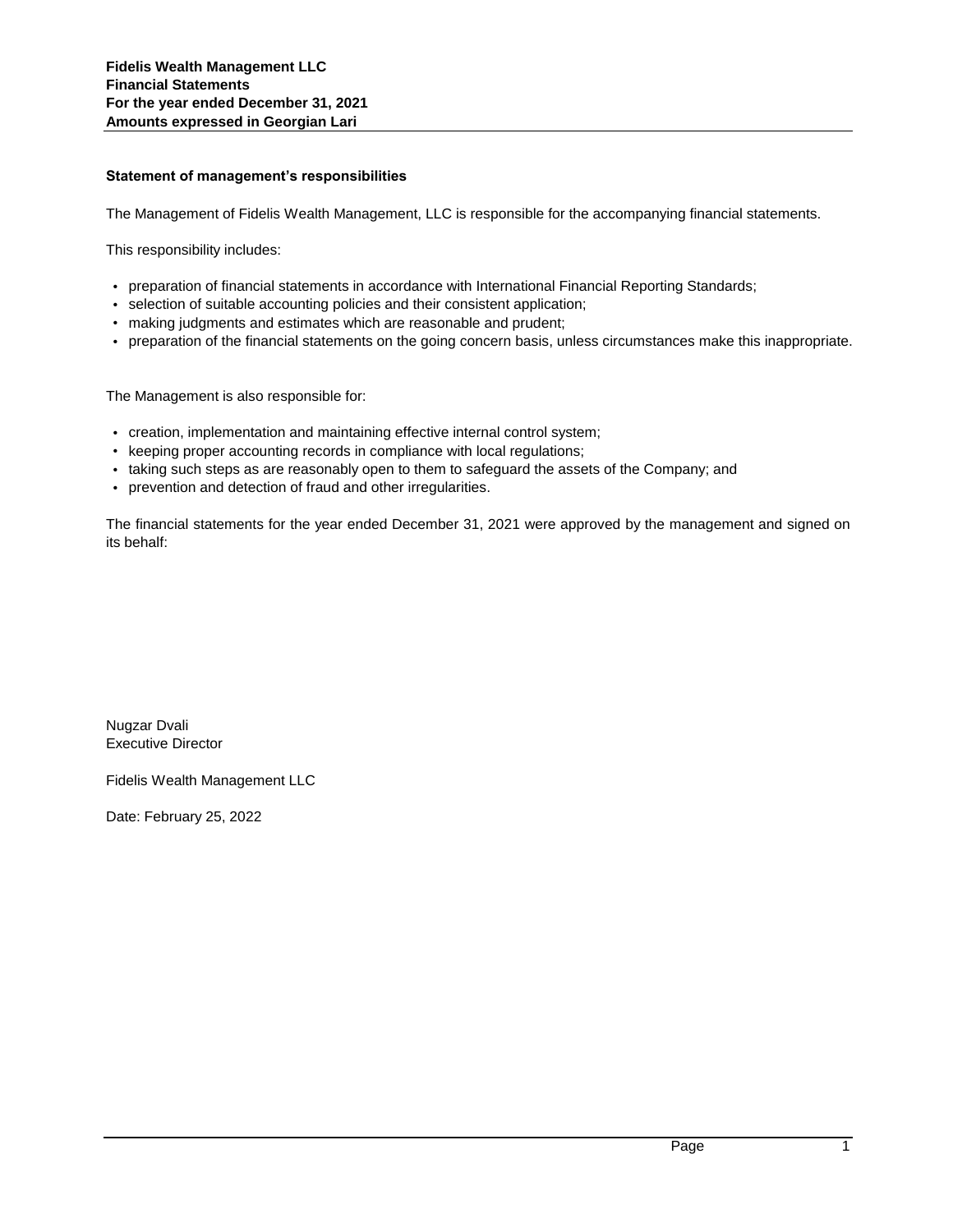

**Moore Abc, LLC** 6 Marjanishvili Street

0102, Tbilisi, Georgia T +995 32 2 000 123

E info@moore.ge www.moore-

georgia.ge

## **INDEPENDENT AUDITORS' REPORT Fidelis Wealth Management LLC**

#### *Opinion*

We have audited the financial statements of Fidelis Wealth Management LLC (the "Company") which comprise the statement of financial position as at December 31, 2021 and the statement of comprehensive income, statement of cash flows and statement of changes in equity for the period then ended, and notes to the financial statements, including a summary of significant accounting policies.

In our opinion, the accompanying financial statements present fairly, in all material respects the financial position of the Company as at December 31, 2021, and of its financial performance and its cash flows for the years then ended in accordance with International Financial Reporting Standards (IFRS).

## *Basis for our opinion*

**communication** We conducted our audit in accordance with International Standards on Auditing (ISAs). Our responsibilities under those standards are further described in the Auditors' Responsibilities for the Audit of the Financial Statements section of our report. We are independent of the Group in accordance with the International Ethics Standards Board for Accountants' Code of Ethics for Professional Accountants (IESBA Code) together with the ethical requirements that are relevant to our audit of the financial statements in Georgia; and we have fulfilled our other ethical responsibilities in accordance with these requirements and the IESBA Code. We believe that the audit evidence we have obtained is sufficient and appropriate to provide a basis for our opinion.

#### *Responsibilities of management and those charged with governance for the financial statements*

Management is responsible for the preparation and fair presentation of the financial statements in accordance with International Financial Reporting Standards (IFRS), and for such internal control as management determines is necessary to enable the preparation of financial statements that are free from material misstatement, whether due to fraud or error.

In preparing the financial statements, management is responsible for assessing the Company's ability to continue as a going concern, disclosing, as applicable, matters related to going concern and using the going concern basis of accounting unless management either intends to liquidate the Company or to cease operations, or has no realistic alternative but to do so.

Those charged with governance are responsible for overseeing the Company's financial reporting process.

#### *Auditors' responsibility for the audit of the financial statements*

Our objectives are to obtain reasonable assurance about whether the financial statements as a whole are free from material misstatement, whether due to fraud or error, and to issue an auditor's report that includes our opinion. Reasonable assurance is a high level of assurance, but is not a guarantee that an audit conducted in accordance with ISAs will always detect a material misstatement when it exists. Misstatements can arise from fraud or error and are considered material if, individually or in the aggregate, they could reasonably be expected to influence the economic decisions of users taken on the basis of these financial statements.

As part of an audit in accordance with ISAs, we exercise professional judgment and maintain professional scepticism throughout the audit. We also:

Moore Abc is a limited liability company -registered in<br>Georgia with identification number <u>20633169</u>1. Registered<br>in the State Registry of Audit Firms with the registration<br>number: SARAS-F-320544. An independent member fi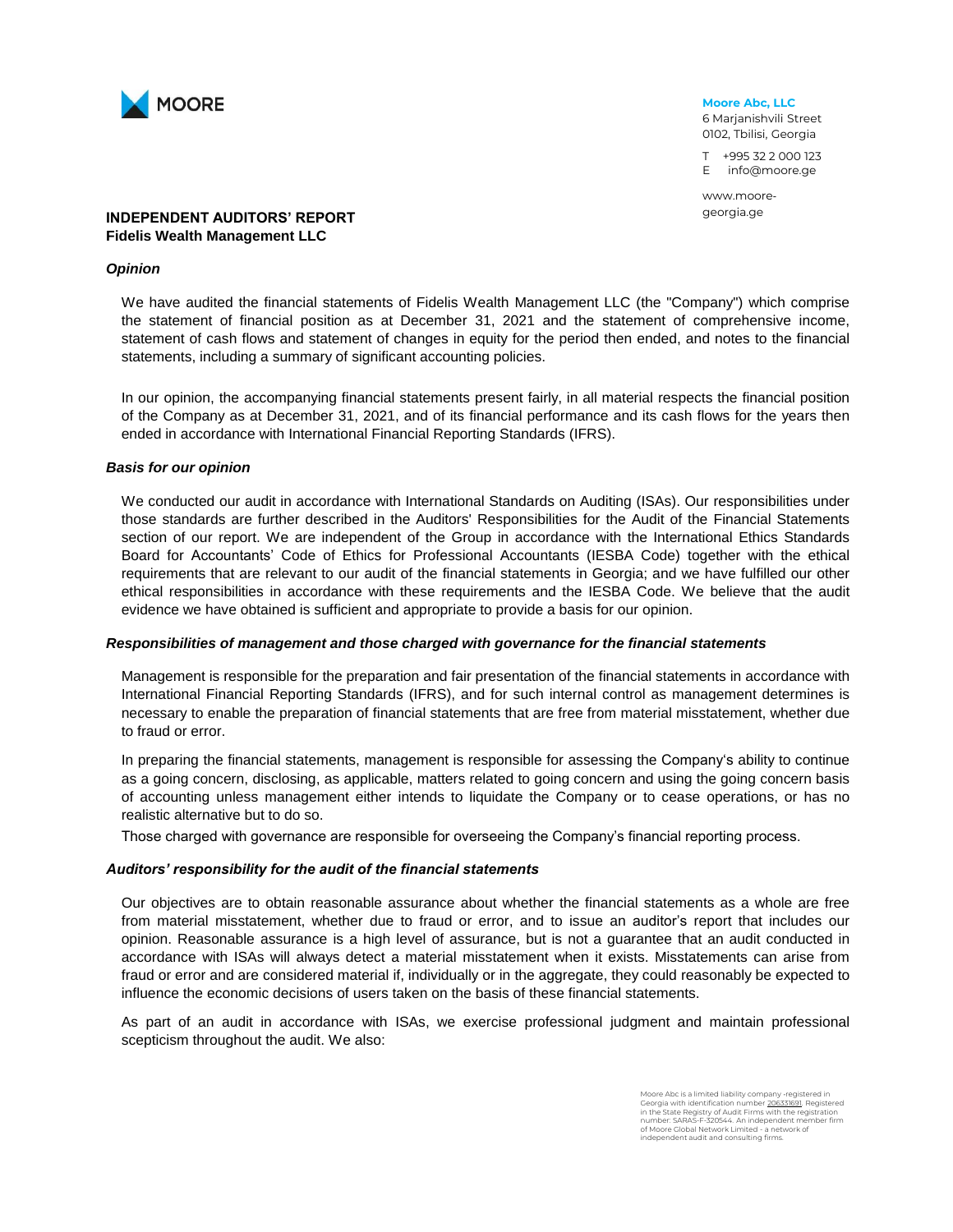#### **INDEPENDENT AUDITORS' REPORT** *(continued)*

#### *Auditors' responsibility for the audit of the financial statements (continued)*

- Identify and assess the risks of material misstatement of the financial statements, whether due to fraud or error, design and perform audit procedures responsive to those risks, and obtain audit evidence that is sufficient and appropriate to provide a basis for our opinion. The risk of not detecting a material misstatement resulting from fraud is higher than for one resulting from error, as fraud may involve collusion, forgery, intentional omissions, misrepresentations, or the override of internal control.
- Obtain an understanding of internal control relevant to the audit in order to design audit procedures that are appropriate in the circumstances, but not for the purpose of expressing an opinion on the effectiveness of the Company's internal control.
- Evaluate the appropriateness of accounting policies used and the reasonableness of accounting estimates and related disclosures made by management.
- Conclude on the appropriateness of management's use of the going concern basis of accounting and, based on the audit evidence obtained, whether a material uncertainty exists related to events or conditions that may cast significant doubt on the Company's ability to continue as a going concern. If we conclude that a material uncertainty exists, we are required to draw attention in our auditor's report to the related disclosures in the financial statements or, if such disclosures are inadequate, to modify our opinion. Our conclusions are based on the audit evidence obtained up to the date of our auditor's report. However, future events or conditions may cause the Company to cease to continue as a going concern.
- Evaluate the overall presentation, structure and content of the financial statement, including the disclosures, and whether the financial statement represents the underlying transactions and events in a manner that achieves fair presentation.

We communicate with those charged with governance regarding, among other matters, the planned scope and timing of the audit and significant audit findings, including any significant deficiencies in internal control that we identify during our audit.

#### **Mikheil Abaiadze / Certified Auditor / Partner**

*Audit firm registration number: SARAS-F-320544 Auditor's registration number: SARAS-A-865011*

**Date: February 25, 2022**

**Tbilisi, Georgia**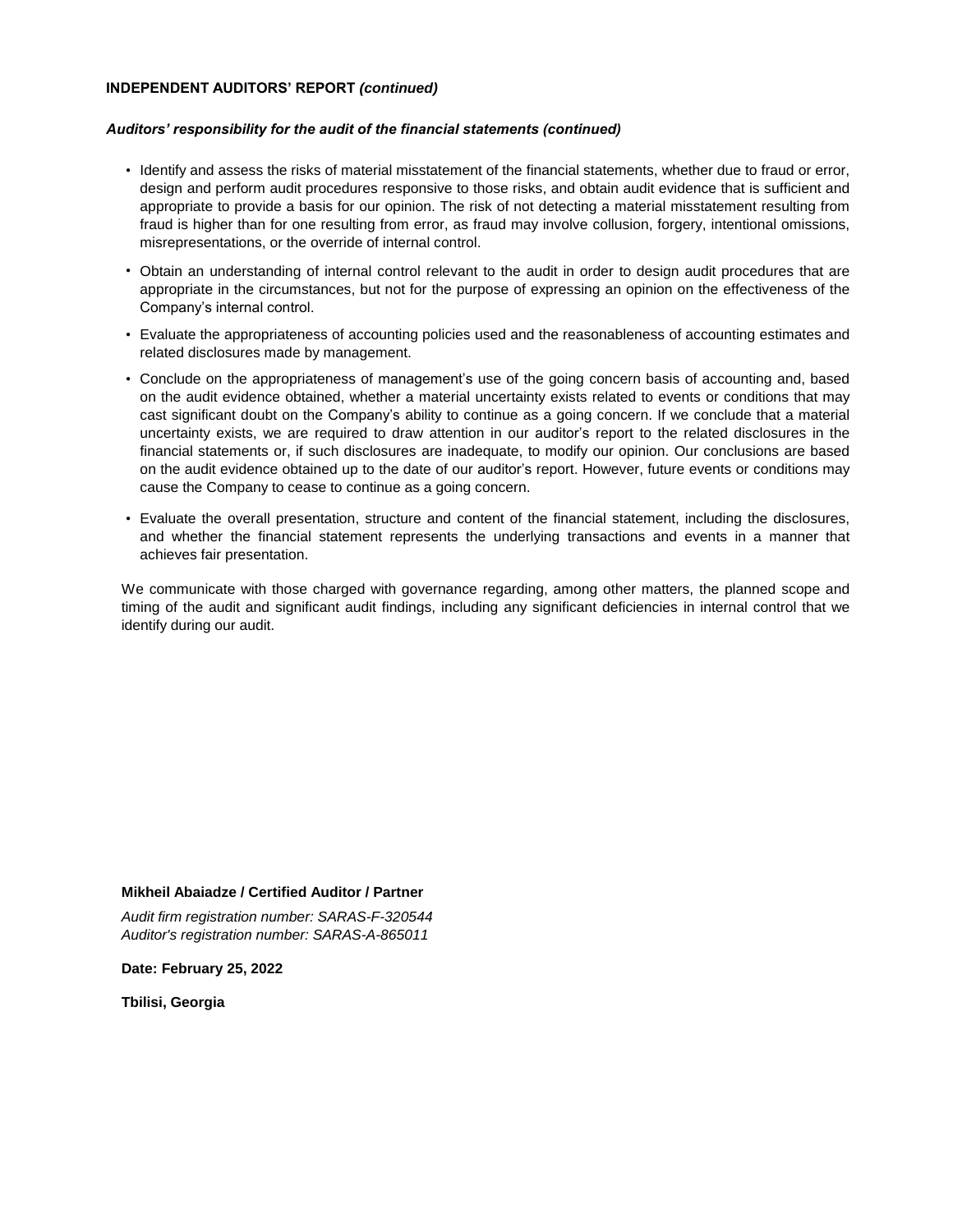## **Statement of financial position**

|                                      | <b>Note</b>    | 31-Dec-21 | 31-Dec-20 |
|--------------------------------------|----------------|-----------|-----------|
| <b>Non-current assets</b>            |                |           |           |
| Property, plant and equipment        | 5              | 631,655   | 690,670   |
| Intangibles                          | 6              | 1,655     | 5,928     |
| Prepayments                          | $\overline{7}$ | 468,228   |           |
| <b>Total non-current assets</b>      |                | 1,101,538 | 696,598   |
| <b>Current assets</b>                |                |           |           |
| Cash and cash equivalents            | 8              | 1,031,634 | 2,177,118 |
| Deposits                             | 8              | 40,000    | 40,000    |
| Trade and other receivables          | 9              | 769,133   | 1,002,052 |
| Tax assets                           | 13             | 64,169    |           |
| <b>Total current assets</b>          |                | 1,904,936 | 3,219,170 |
| <b>Total assets</b>                  |                | 3,006,474 | 3,915,768 |
| <b>Equity</b>                        |                |           |           |
| Owners' capital                      | 10             | 40,000    | 40,000    |
| Retained earnings                    | 10             | 996,877   | 864,327   |
| <b>Total equity</b>                  |                | 1,036,877 | 904,327   |
| <b>Non-current liabilities</b>       |                |           |           |
| Payables to owners                   |                | 583       | 583       |
| Advances received                    | 11             | 1,687,125 | 2,530,688 |
| <b>Total non-current liabilities</b> |                | 1,687,708 | 2,531,271 |
| <b>Current liabilities</b>           |                |           |           |
| Trade payables                       | 12             | 281,889   | 478,188   |
| Tax liabilities, net                 | 13             |           | 1,982     |
| <b>Total current liabilities</b>     |                | 281,889   | 480,170   |
| <b>Total equity and liabilities</b>  |                | 3,006,474 | 3,915,768 |
|                                      |                |           |           |
| Nugzar Dvali                         |                |           |           |
| <b>Executive Director</b>            |                |           |           |

Fidelis Wealth Management LLC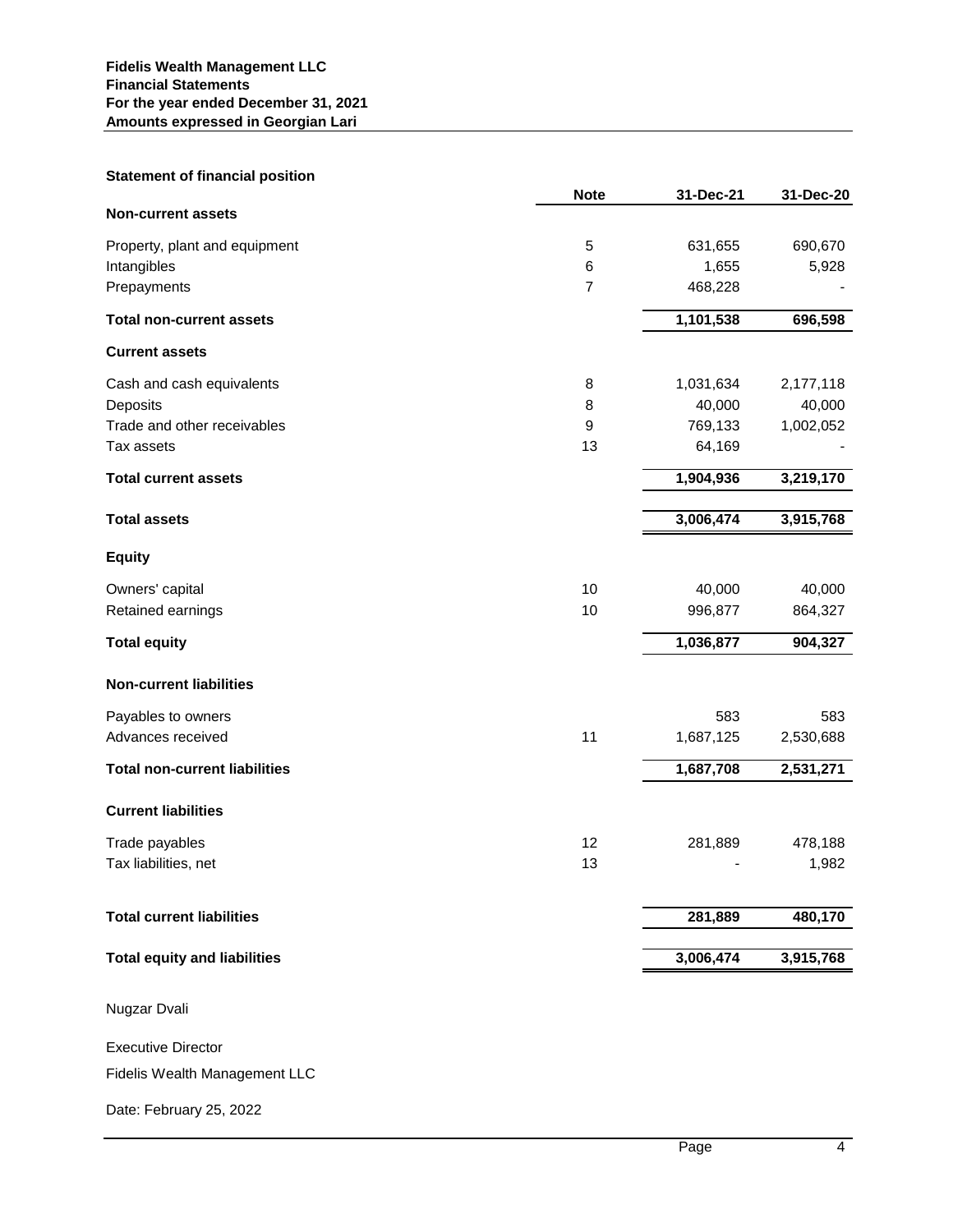## **Statement of comprehensive income**

|                                             | <b>Note</b> | 2021        | 2020        |
|---------------------------------------------|-------------|-------------|-------------|
| Revenue                                     | 14          | 2,778,239   | 3,373,181   |
| Cost of sales                               | 15          | (1,235,122) | (1,973,772) |
| <b>Gross profit</b>                         |             | 1,543,117   | 1,399,409   |
| General and administrative expenses         | 16          | (1,009,730) | (1,044,252) |
| Other expenditure                           |             |             |             |
| <b>Operating income</b>                     |             | 533,387     | 355,157     |
| Profit/ (loss) on foreign currency exchange | 17          | (167, 119)  | 227,265     |
| Finance income                              |             | 6,022       | 3,610       |
| Finance cost                                |             |             |             |
| Other non-operating loss                    |             | (239, 673)  |             |
| <b>Profit before tax</b>                    |             | 132,617     | 586,032     |
| Income tax                                  | 13          | (67)        | (268, 183)  |
| <b>Total comprehensive income</b>           |             | 132,550     | 317,849     |

Nugzar Dvali Executive Director

Fidelis Wealth Management LLC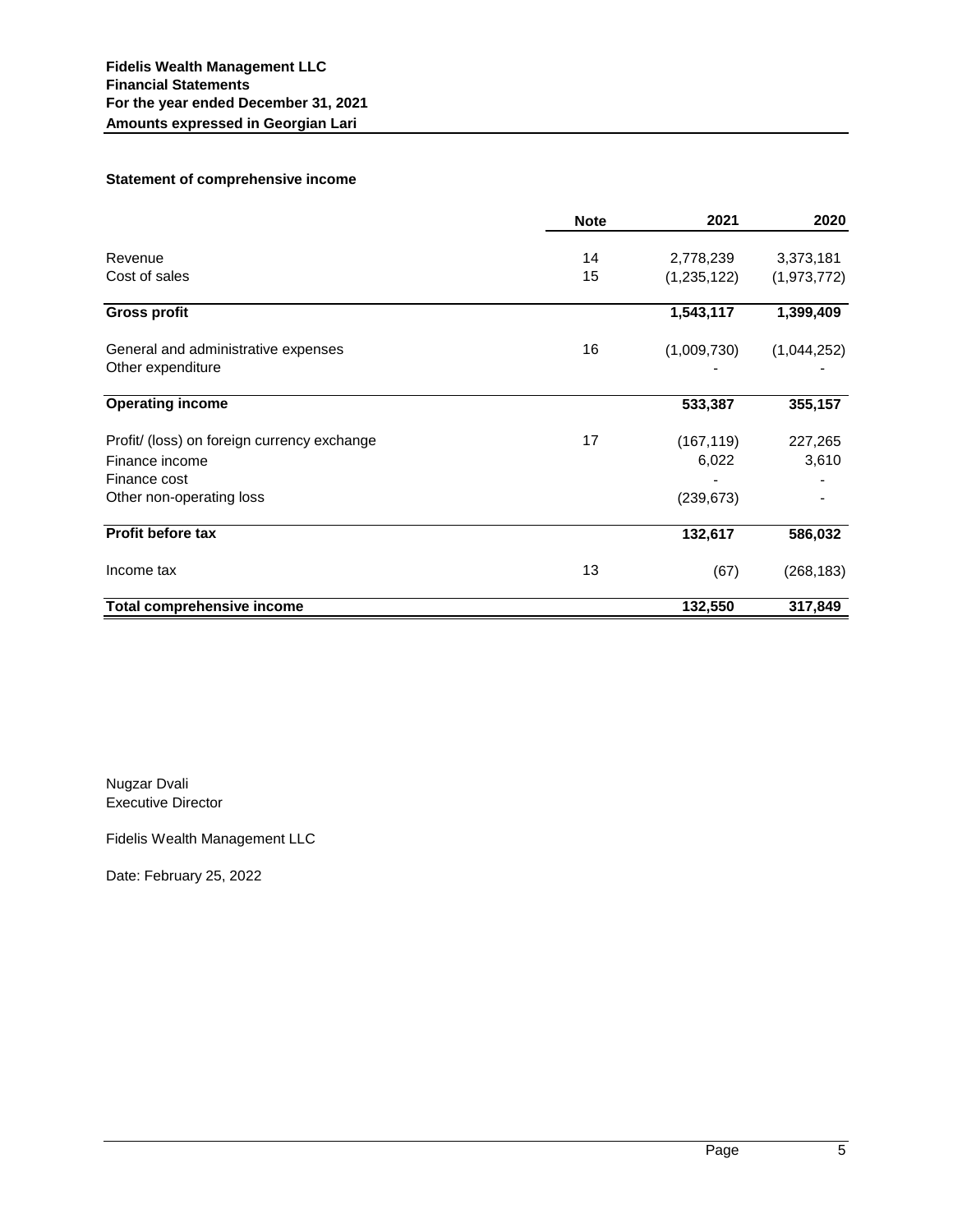## **Statement of cash flows**

|                                                                                                       | <b>Note</b> | 2021       | 2020        |
|-------------------------------------------------------------------------------------------------------|-------------|------------|-------------|
| Cash flows from operating activities                                                                  |             |            |             |
| Profit before tax                                                                                     |             | 132,617    | 586,032     |
| <b>Adjustments to:</b>                                                                                |             |            |             |
| Depreciation and amortization                                                                         | 5; 6        | 64,319     | 60,057      |
| Interest income                                                                                       |             | (6,022)    | (3,610)     |
| Foreign exchange (gain) / loss                                                                        | 17          | 167,119    | (227, 265)  |
| Other non-operating loss                                                                              |             | 239,673    |             |
| activities before<br>Cash inflows from operating<br>changes<br>in<br>operating assets and liabilities |             | 597,706    | 415,214     |
| <b>Working capital adjustments:</b>                                                                   |             |            |             |
| (Increase) / decrease in trade and other receivables                                                  |             | 31,111     | 771,595     |
| (Increase) / decrease in prepayments                                                                  |             | (468, 228) |             |
| Increase / (decrease) in trade and other payables                                                     |             | (194, 388) | (146, 178)  |
| Increase / (decrease) in advances received                                                            |             | (843, 563) | 2,530,688   |
| Increase / (decrease) in taxes payable                                                                |             | (66, 151)  | (16, 736)   |
| Net cash inflow from operating activities before tax and interest                                     |             | (943, 513) | 3,554,583   |
|                                                                                                       |             |            |             |
| Interest received                                                                                     |             | 6,022      | 3,610       |
| Income tax paid                                                                                       |             | (67)       | (268,183)   |
| Net cash inflows from operating activities                                                            |             | (937, 558) | 3,290,010   |
| Net cash flows from investing activities                                                              |             |            |             |
| Purchase of property, plant, and equipment                                                            | 5           | (1,031)    | (596, 310)  |
| Purchase of intangibles                                                                               | 6           |            | (8, 371)    |
| Net cash outflows from investing activities                                                           |             | (1,031)    | (604, 681)  |
|                                                                                                       |             |            |             |
| Net cash outflows from financing activities                                                           | 10          |            |             |
| Dividends paid<br>Net cash outflows from financing activities                                         |             |            | (1,443,729) |
|                                                                                                       |             |            | (1,443,729) |
| Net increase in cash and cash equivalents                                                             |             | (938, 589) | 1,241,600   |
|                                                                                                       |             |            |             |
| Cash and cash equivalents at the beginning of the year                                                | 8           | 2,177,118  | 700,028     |
| Effect of changes in a foreign exchange rate on cash                                                  |             | (206, 895) | 235,490     |
| Cash and cash equivalents at the year-end                                                             | 8           | 1,031,634  | 2,177,118   |
| Nugzar Dvali<br><b>Executive Director</b>                                                             |             |            |             |
| <b>Fidelis Wealth Management LLC</b>                                                                  |             |            |             |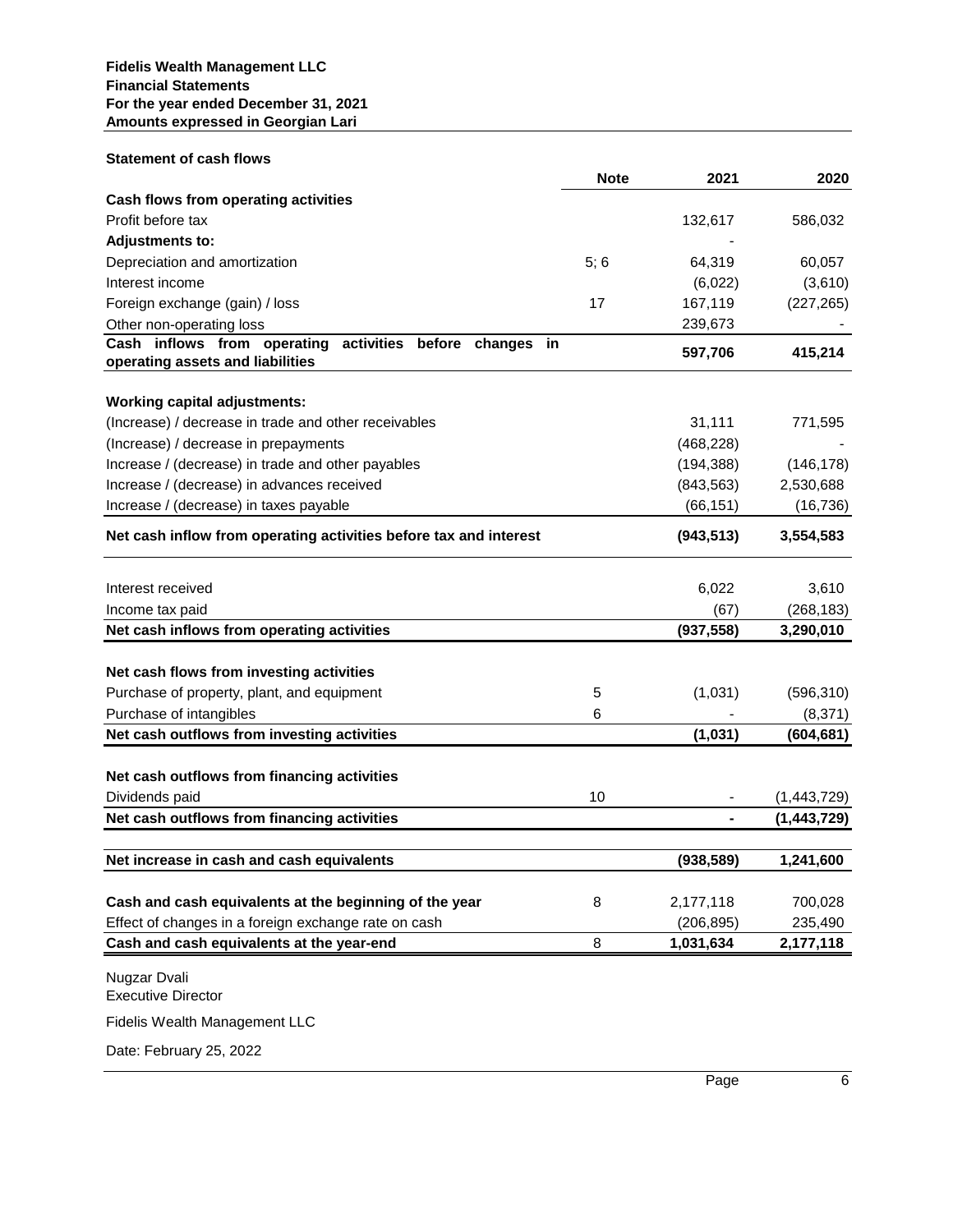## **Statement of changes in equity**

|                                         | <b>Owners' capital</b> | <b>Retained</b><br>earnings | <b>Total equity</b> |
|-----------------------------------------|------------------------|-----------------------------|---------------------|
| Balance as at December 31, 2019         | 40,000                 | 1,990,207                   | 2,030,207           |
| Total comprehensive income for the year |                        | 317,849                     | 317,849             |
| Dividends paid                          |                        | (1,443,729)                 | (1,443,729)         |
| Balance as at December 31, 2020         | 40,000                 | 864,327                     | 904,327             |
| Total comprehensive income for the year |                        | 132.550                     | 132,550             |
| Dividends paid                          |                        |                             |                     |
| Balance as at December 31, 2021         | 40,000                 | 996.877                     | 1.036.877           |

Nugzar Dvali Executive Director

Fidelis Wealth Management LLC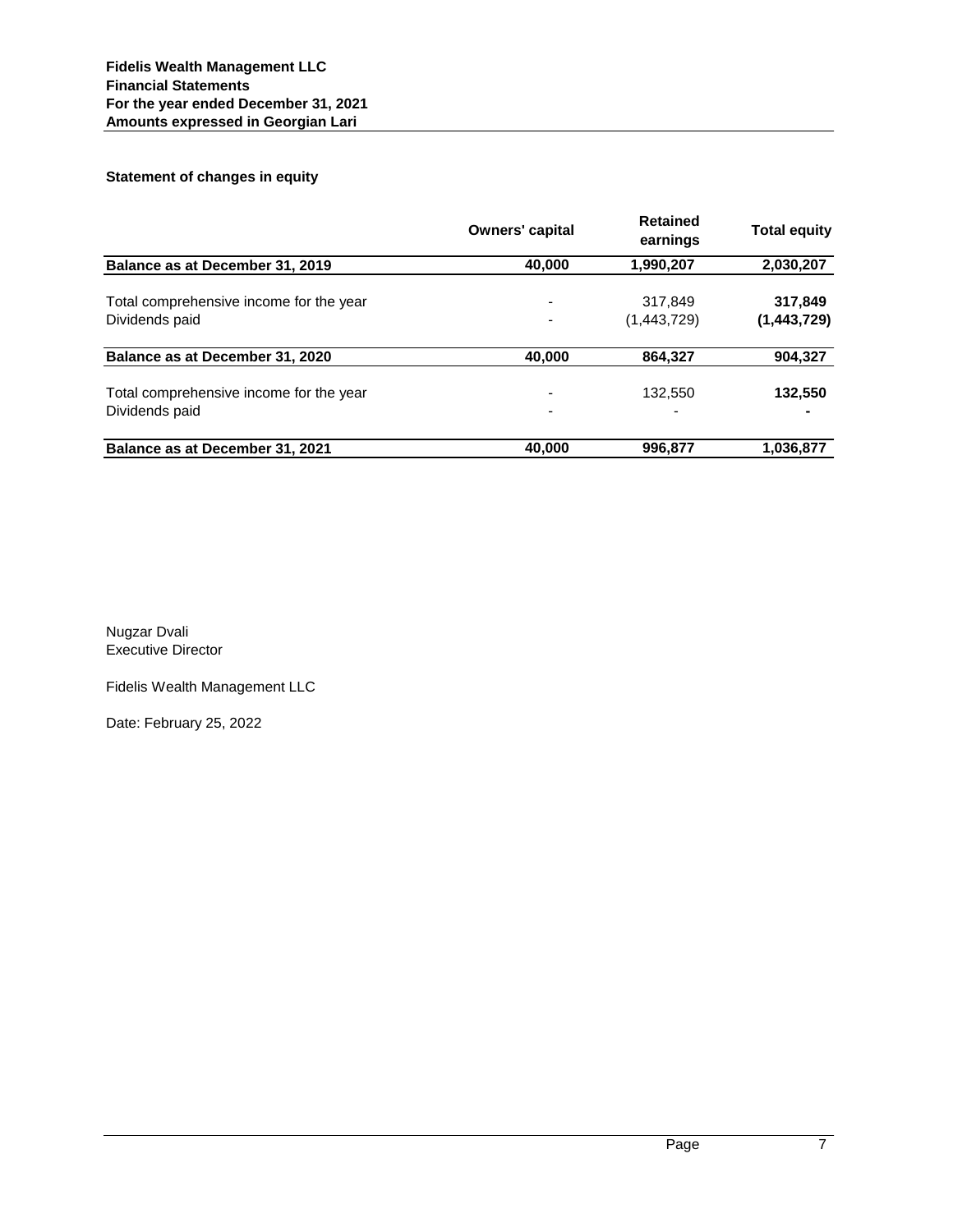#### **1 Company and its operations**

Fidelis Wealth Management LLC (hereinafter - "Company") with identification number: 405214726, was founded on June 26, 2017 and operates in accordance with respective Georgian legislation and provisions. On June 28, 2017, the Company merged with Fidel Management (ID: 404461355). The Director of the company is Nugzar Dvali.

The Company's declared capital is 40,000 GEL. Owners of the company as at 31 December 2021 and 2020

| <b>Owners</b>                     | 31-Dec-21  | 31-Dec-20 |
|-----------------------------------|------------|-----------|
| LLC Blue Libra Consulting Limited | <b>22%</b> | 22%       |
| LLC AVMC CYP HOLDING LTD          | 68%        | 68%       |
| LLC CB holding                    | 10%        | 10%       |
| <b>Total</b>                      | 100%       | 100%      |

Ultimate owners of the Company are physical persons: Raffaela Maroglio and Giorgio Saronne.

The company's registered address is Apakidze str., N11, 3rd entrance, 6th floor, app. N131, Vake-Saburtalo

district, Tbilisi, Georgia. The Company represents a brokerage company operating on the securities market, licensed by the National Bank of Georgia (last applicable license was issued by the President of the National Bank of Georgia by decree #154 on December 28, 2017). The Company conducts brokerage services, also control and management of the cash and assets of the clients. Additionally, the company provides professional consultations in the field of investment.

#### **2 Operating environment of the Company**

The Company operates in Georgia. In Georgia brokerage companies are under certain regulations of National Bank of Georgia. Regulations include minimum capital requirements (minimum GEL 500,000), requirement to publish financial statements prepared in accordance with IFRS. The regulations also prescribe for the companies to have sufficient cash to cover their obligations to customers at each stage of their operations. Brokerage firms are obligated to separate clients' cash and financial instruments from each other and from their own funds in accounting programs.

Emerging economies, such as the Georgian economy, are subject to rapid change and are vulnerable to market conditions and economic downturns elsewhere in the world. As a consequence, operations in Georgia may be exposed to certain risks that are not typically associated with those in developed markets. Nevertheless, over the last few years the Georgian government has changed number of civil, criminal, tax, administrative and commercial laws that have positively affected the overall investment climate of the country. Georgia has an international reputation as a country with a favourable investment environment. Georgia has been assigned a score of 55 (45th place) as demonstrated by Transparency International's 2021 Global Corruption Barometer. Georgia's score has decreased compared to previous year.

The management of the company is not able to anticipate all the events in the country, which may have an impact on the economy of the country and, consequently, on the financial position of the Company. The management of the Company believes that it makes all possible assessments to contribute to the development and sustainability of the Company.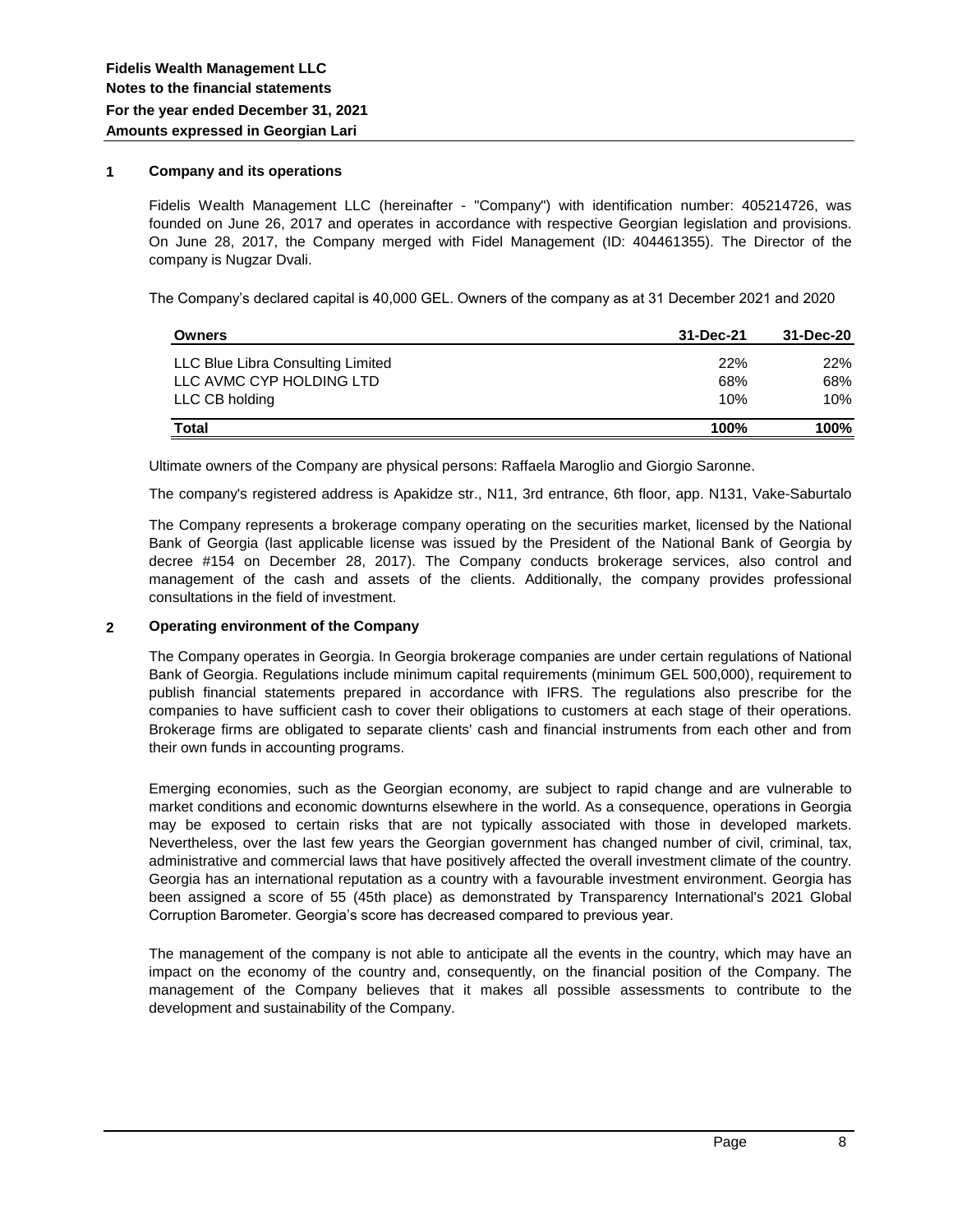## **3 Summary of significant accounting policies**

#### **3.1 Basis of preparation**

These financial statements have been prepared on a going concern basis and in accordance with International Financial Reporting Standards ("IFRS"), being standards and interpretations issued by the International Accounting Standards Board ("IASB"), in force at 31 December 2021.

The financial statements comprise of a statement of financial position, statement of comprehensive income, statement of cash flows, statement of changes in equity and disclosure notes.

The financial statements have been prepared under the historical cost convention, unless mentioned otherwise in the accounting policies below. Historical cost is generally based on the fair value of the consideration given in exchange for assets.

## *Reporting period*

The reporting period of the company covers the calendar year from January 1 to December 31.

## *Presentation currency*

These financial statements are prepared in the national currency of Georgia, Georgian Lari ("GEL").

#### **3.2 Property, plant, and equipment**

Property, plant and equipment and intangible assets are stated at cost, less accumulated depreciation and amortization, and provision for impairment. Cost comprises of construction cost or purchase price, including import duties and non-refundable taxes, and any directly attributable costs of bringing the asset to working condition for its intended use. Any trade discounts and rebates are deducted in arriving at the construction cost or purchase price. Costs of minor repairs and maintenance are expensed when incurred. Cost of replacing major parts or components of property, plant and equipment items are capitalized and the replaced part is retired. All items of equipment are stated at cost less accumulated depreciation and impairment losses if any.

Depreciation is calculated using the straight-line method. Depreciation commences when assets are available for use. Depreciation for the entire year is accrued in the year the asset becomes ready to use. Depreciation rates of the groups of PP&E are presented in the table below:

| Asset group                      | <b>Depreciation Rate</b> |
|----------------------------------|--------------------------|
| Office                           | $2\%$                    |
| Future and other fixtures        | 10%-15%                  |
| Computers and other IT equipment | 15%-25%                  |

The useful lives, residual values and depreciation method are reviewed annually to ensure that they are consistent with the expected pattern of economic benefits from items in property, plant and equipment. An item of property, plant and equipment is derecognized upon disposal or when no future economic benefits are expected from its use or disposal. Any gain or loss arising on derecognition of the asset (calculated as the difference between the net disposal proceeds and the carrying amount of the asset) is included in the income statement in the year the asset is derecognized.

At each reporting date, the management assesses whether there is any indication of impairment of property, plant, and equipment. If impaired, premises and equipment are written down to the higher of their value in use and fair value fewer costs to sell. The decrease in carrying amount is charged to profit or loss. An impairment loss recognized for an asset in prior years is reversed if there has been a change in the estimates used to determine the asset's value in use or fair value fewer costs to selling.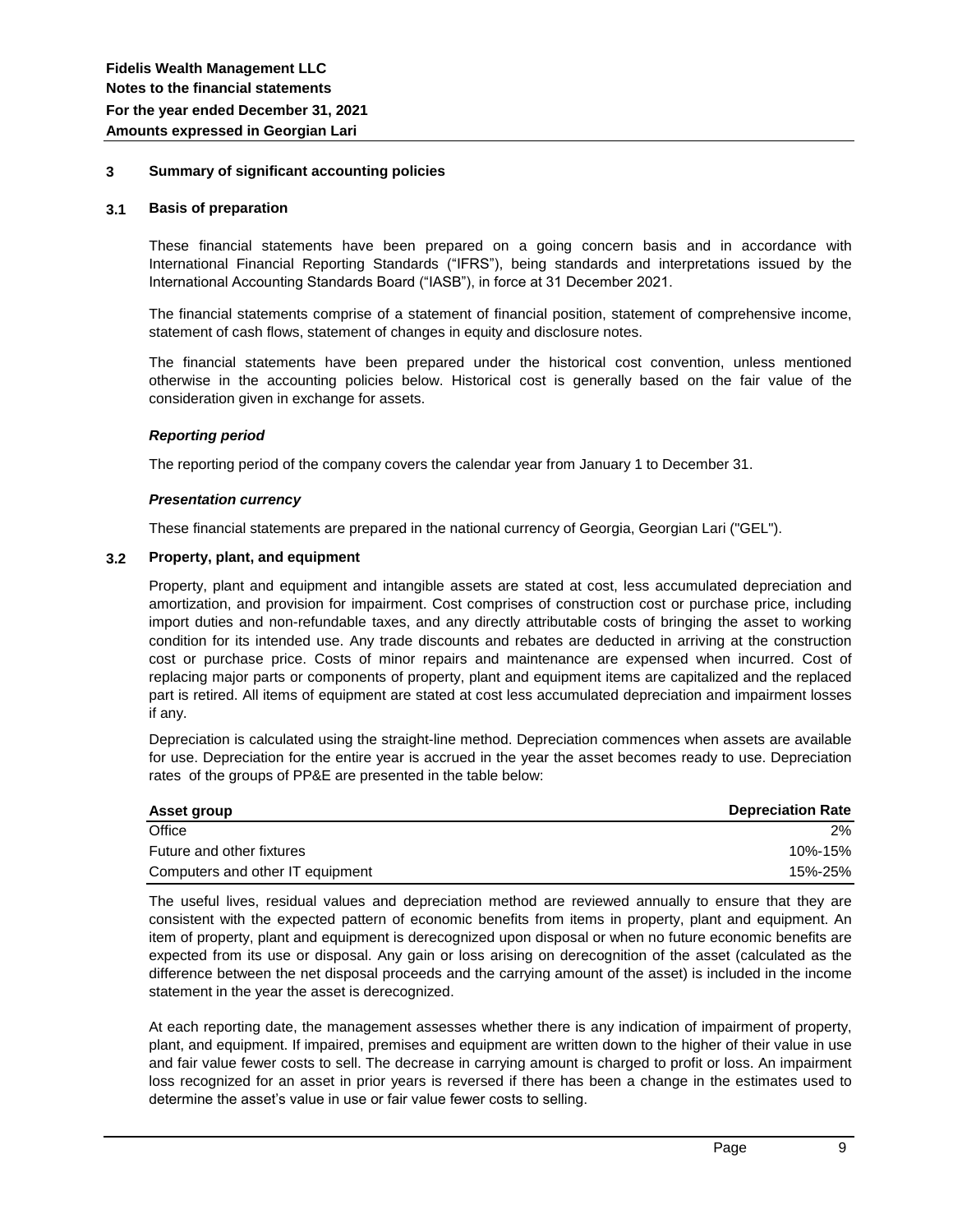#### **3.3 Intangibles**

An intangible asset is an identifiable non-monetary asset without physical substance. Intangible assets are recognized in the balance sheet if, and only if (a) it is probable that the expected future economic benefits that are attributable to the asset will flow to the entity; and (b) the cost of the asset can be measured reliably. Following initial recognition, intangible assets with determinable useful life are carried at cost less any accumulated amortization and any accumulated impairment losses. Amortization is calculated using the straight-line method and over the useful life. The Company's intangible assets comprise of computer software licenses, with useful life of 5 years. Intangible assets with indefinite useful lives are not amortized. They are rather tested for impairment annually and impairment loss recognized in profit and loss immediately, when occurs. Intangible assets with indefinite useful lives are reviewed annually with the objective to assess whether their useful lives are still undetermined. If the analysis indicates that the useful life is determinable then such intangibles are amortized over identified useful lives.

## **3.4 Prepayments**

Prepayments are recognized at cost less impairment allowance. Prepayments are classified as non-current when appropriate good or service is expected to be received after 1 year, otherwise they are classified as current assets.

Prepayment for long term asset will be reflected on the cost of the latter asset when the company will receive the full control over the asset and future economic benefit is expected to be received from it.

Other prepayments will be reflected in the income statement when the respective product/service is received. When there is a risk the respective product/service cannot be received, expense is written off to the current period profit/loss.

#### **3.5 Cash and cash equivalents, deposits**

Cash and cash equivalents include cash on hand, cash in bank and deposits with maturity up to 90 days and are subject to an insignificant risk of changes in value. Deposits with maturity more than 90 days are separately presented in the statement of financial position as deposits.

Restricted balances are excluded from cash and cash equivalents for the statement of cash flows. Balances restricted from being exchanged or used to settle a liability for at least twelve months after the reporting date are included in other non-current assets.

Bank overdrafts are shown in current liabilities in the statement of financial position.

#### *3.5.1 Clients' funds*

The company manages customers' cash using its own bank accounts. According to the strict instructions of the regulator, this type of cash is to be clearly separated from Company's own cash. Due to the fact that the company can not exercise full ownership and also, risk and the effect of benefits on customers' cash is quite limited, they fail to meet the definition of an asset and are classified as off-balance sheet transactions.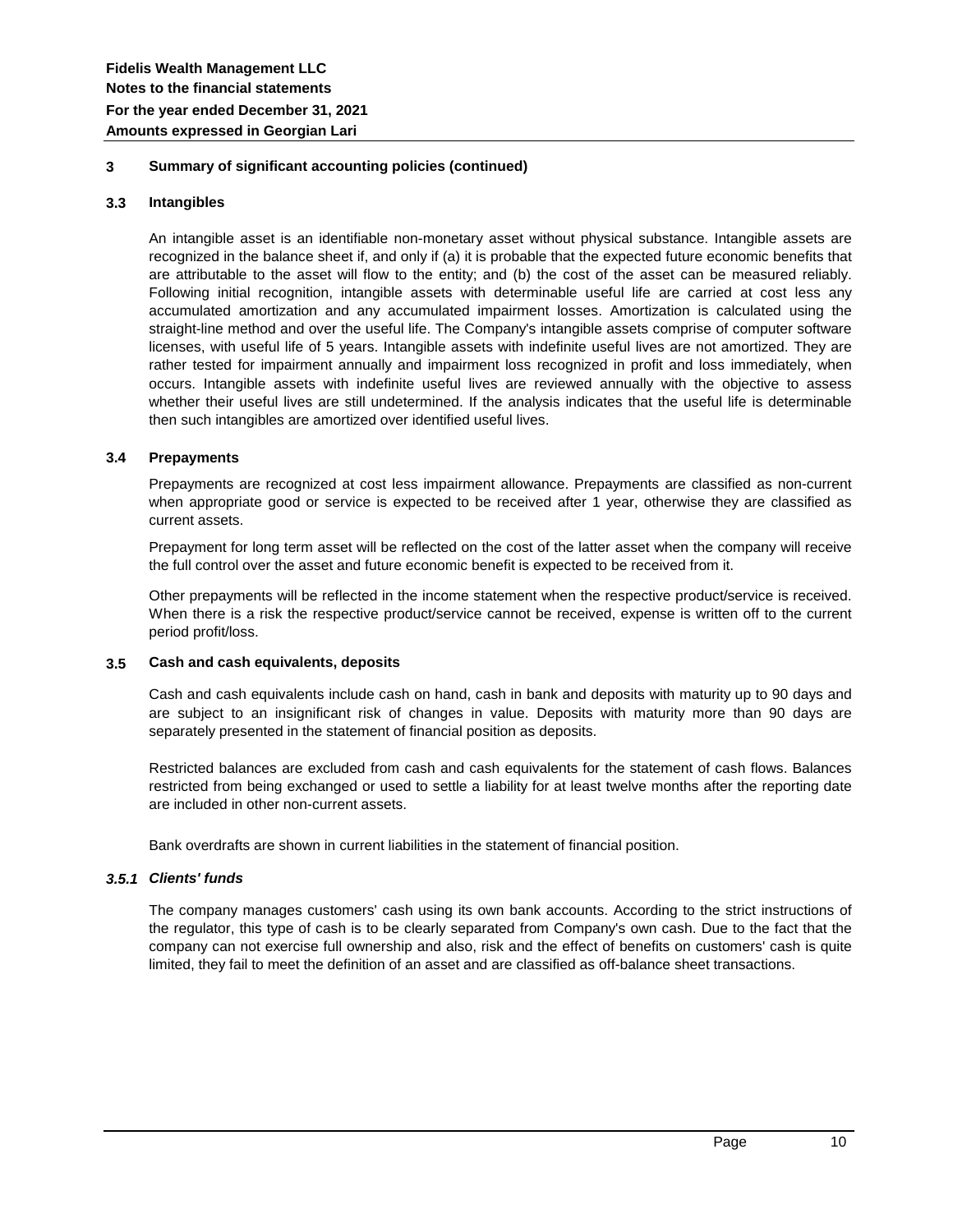## **3.6 Financial instruments**

## *Initial recognition and measurement*

The Company recognises a financial asset or a financial liability in the statement of financial position when, and only when, it becomes a party to the contractual provisions of the instrument. On initial recognition, the Company recognises all financial assets and financial liabilities at fair value. The fair value of a financial asset / liability on initial recognition is normally represented by the transaction price. The transaction price for financial assets / liabilities other than those classified at fair value through profit or loss includes the transaction costs that are directly attributable to the acquisition / issue of the financial instrument.

Transaction costs incurred on acquisition of a financial asset and issue of a financial liability classified at fair value through profit or loss are expensed immediately.

The company recognizes the financial assets on the payment date, the asset is recognized on the day the company receives it and its recognition is terminated on the day the company sells it.

## *Subsequent measurement of financial assets*

Subsequent measurement of financial assets depends on their classification on initial recognition.

Financial assets are measured at amortised cost if both of the following conditions are met: (a) the financial asset is held within a business model whose objective is to hold financial assets in order to collect contractual cash flows and (b) the contractual terms of the financial asset give rise on specified dates to cash flows that are solely payments of principal and interest on the principal amount outstanding.

Financial assets are measured at fair value through other comprehensive income if both of the following conditions are met: (a) the financial asset is held within a business model whose objective is achieved by both collecting contractual cash flows and selling financial assets and (b) the contractual terms of the financial asset give rise on specified dates to cash flows that are solely payments of principal and interest on the principal amount outstanding.

All other financial assets are classified and measured at fair value through profit or loss unless the Company makes an irrevocable election at initial recognition for investments in equity instruments to present subsequent profit or loss in the statement of other comprehensive income.

## *Impairment of financial assets*

The measurement of the loss allowance depends upon the company's assessment at the end of each reporting period as to whether the financial instrument's credit risk has increased significantly since initial recognition.

Where there has not been a significant increase in exposure to credit risk since initial recognition, a 12-month expected credit loss allowance is estimated. This represents a portion of the asset's lifetime expected credit losses that is attributable to a default event that is possible within the next 12 months. Where a financial asset has become credit impaired or where it is determined that credit risk has increased significantly, the loss allowance is based on the asset's lifetime expected credit losses. The amount of expected credit loss recognised is measured on the basis of the probability weighted present value of anticipated cash shortfalls over the life of the instrument discounted at the original effective interest rate.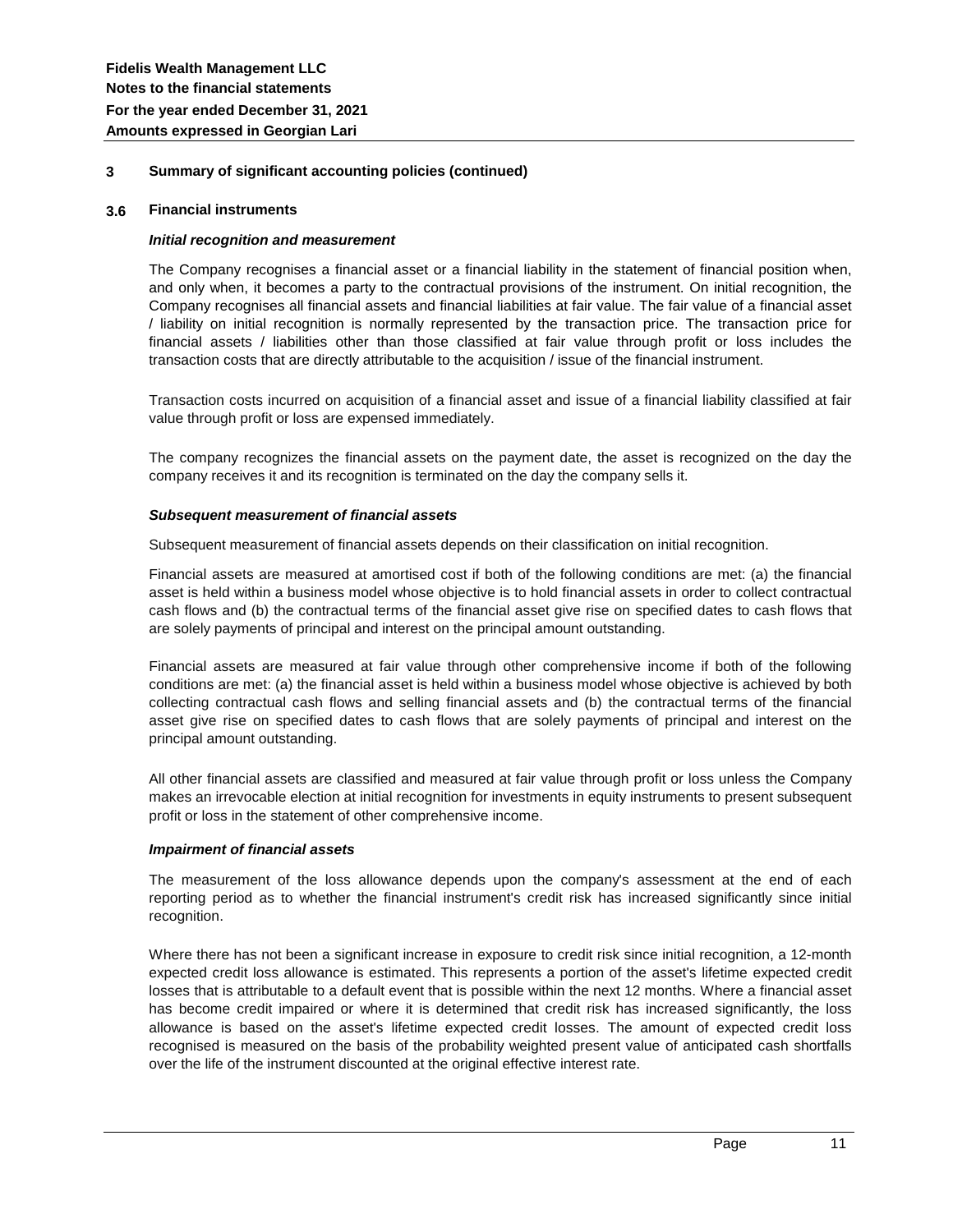## **3.6 Financial instruments (continued)**

## *Derecognition of financial assets*

A financial asset (or, where applicable, a part of a financial asset or part of a group of similar financial assets) is primarily derecognized (i.e., removed from the Company's statement of financial position) when:

- The rights to receive cash flows from the asset have expired; or
- The Company has transferred its rights to receive cash flows from the asset or has assumed an obligation to pay the received cash flows in full without material delay to a third party under a 'pass-through' arrangement; and either (a) the Company has transferred substantially all the risks and rewards of the asset, or (b) the Company has neither transferred nor retained substantially all the risks and rewards of the asset but has transferred control of the asset.

#### *Subsequent measurement of financial liabilities*

#### *Trade and other payables*

Trade payables are obligations to pay for goods or services that have been acquired in the ordinary course of business from suppliers. Accounts payable are classified as current liabilities if payment is due within one year or less. If not, they are presented as non-current liabilities. Currently, all of the Company's trade payables are expected to be settled within one year from the balance sheet date and are classified as current.

## *Derecognition of financial liabilities*

A financial liability is derecognized when the obligation under the liability is discharged or cancelled or expires. When an existing financial liability is replaced by another from the same lender on substantially different terms or the terms of an existing liability are substantially modified, such an exchange or modification is treated as the derecognition of the original liability and the recognition of a new liability. The difference in the respective carrying amounts is recognized in the statement of profit or loss.

## **3.7 Owners' capital**

The authorized owners' capital of the company is determined by the charter of the company. Changes to the Company's charter (including changes in owners' capital, ownership, etc.) should be made only at the discretion of the Company's owners. Capital is recognized at the nominal amount of contributions made by

#### **3.8 Managing the risk of equity failure**

The equity structure of a company consists of capital, which includes issued capital, accumulated profits and reporting period profit/loss. The Company's management evaluates the capital requirements of the company to maintain an effective overall financing structure by avoiding borrowed funds. This provides for the level of subordination of various classes of debt to the company, as well as regulates the number of dividends paid, return on equity, issuance of new shares.

#### **3.9 Income tax**

In May 2016, the Parliament of Georgia enacted the changes in the Tax Code and approved a changed corporate tax model. The model is known as Estonian Tax Model. The changes are applicable from 1 January 2017 for all entities apart from certain financial institutions (commercial banks, credit unions, insurance organizations, microfinance organizations and pawn shops), with changes applicable from 1 January 2023. The changed model implies a zero corporate tax rate on retained earnings and a 15% corporate tax rate on distributed earnings (dividends distributed to owners).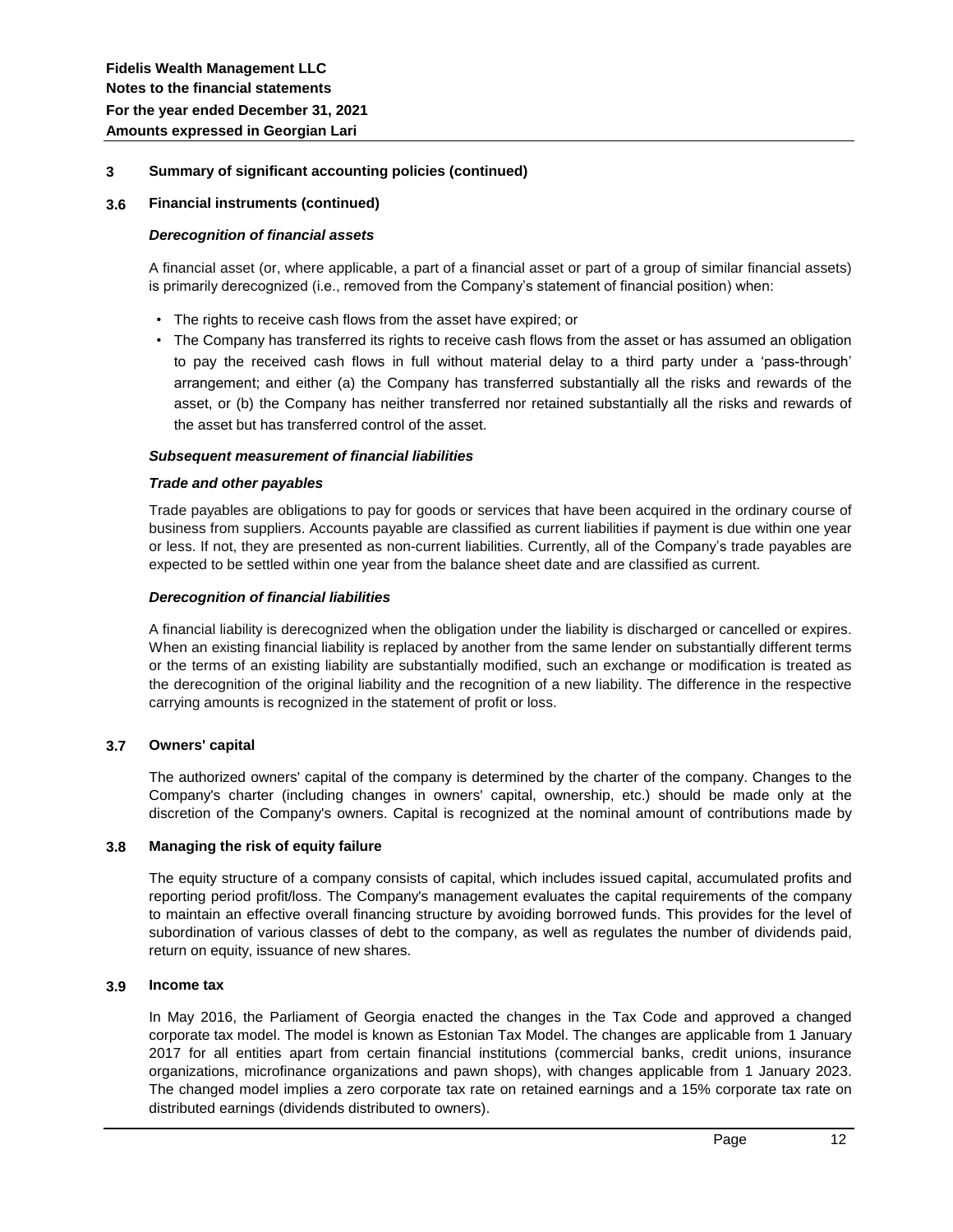#### **3.10 Provisions**

Provisions are recognised in the statement of financial position when the Company has current obligation (legal or constructional) at the reporting date as a result of a past event and it is probable that the Company will settle this obligation. Provisions are measured at the present value of the amount expected to be required to settle the obligation using before-tax discount rate that reflects the time value of money and current market assessments of the risks to a specific obligation. Any change in the assessment is recognised in the statement of profit and loss of the respective period.

#### **3.11 Revenues and expenses**

Revenues and expenses are recognized under accrual basis.

The Company's main activities comprise providing brokerage services and management and control of customers' cash and assets. The Company recognizes revenues from service rendered when it is possible to assess it reliably; it is possible that future economic benefits will flow to the entity; it is possible to define the completion stage of the transaction at the reporting date; and it is possible to define the costs associated with the settlement of a transaction. The amount of revenue is recognized as the fair value of remuneration received or has to be received from the selling of goods or rendering of services. For each contract the Company takes the following steps: Identifies the contract existence, identifies the performance obligations, determines the transaction price, which implies the assessment of variable remuneration amount and time value of money; the amount indicated in a contract is allocated among performance obligations on a basis of comparative prices; and recognizes the revenue only when the all performance obligation is fulfilled in a manner of transferring all promised good or service.

## **3.12 Staff costs and related contributions**

Wages, salaries, contributions to the Georgian Republic state pension and social insurance funds, paid annual leave and sick leave, bonuses, and non-monetary benefits are accrued in the year in which the associated services are rendered by the employees of the Company.

#### **3.13 Leases**

The IASB issued the new standard for accounting for leases − IFRS 16 Leases in January 2016. The new standard does not significantly change the accounting for leases for lessors. However, it does require lessee to recognize most leases on their balance sheets as lease liabilities, with the corresponding right-of-use assets. Lessees must apply a single model for all recognised leases, but will have the option not to recognise 'short-term' leases and leases of 'low-value' assets. Generally, the profit or loss recognition pattern for recognised leases will be similar to today's finance lease accounting, with interest and depreciation expense recognised separately in the statement of profit or loss.

The Company considers the lease term as non-cancellation period of the lease with the following periods:

a) Periods covered by the option to extend the lease if it is sufficiently credible that the lessee will exercise

b) Periods covered by the option to terminate the lease early if it is sufficiently certain that the lessee will not

IFRS 16 - Leases does not have an impact on the Company's financial statements. During 2021, the company does not have any short-term or long-term leases. In 2020, the Company's leases were short-term. Short-term leases are leases with a lease term of 12 months or less. Payments related to short-term leases are recognized as an expense in the statements of profit or loss on a straight-line basis.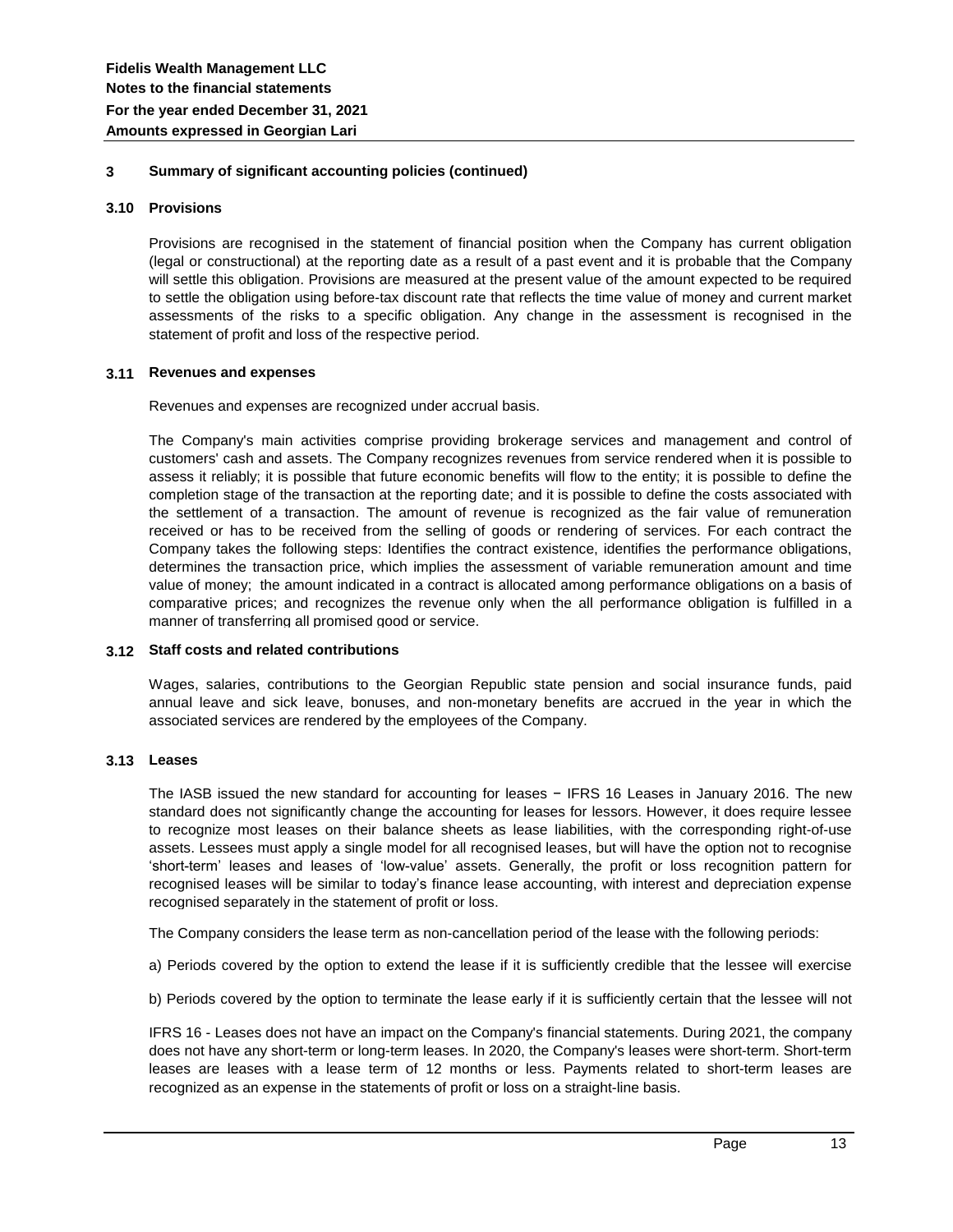## **3.14 Foreign currency translation**

Transactions denominated in foreign currency are recorded at the exchange rate ruling on the transaction date. Exchange differences resulting from the settlement of transactions denominated in foreign currency are included in the statement of comprehensive income using the exchange rate ruling on that date.

Monetary assets and liabilities denominated in foreign currency are translated into Georgian Lari at the official exchange rate of the National Bank of Georgia (NBG) at the balance sheet date. As at December 31, 2021 and 2020 the principal rates of exchange used for translating foreign currency balances were:

|           | 31-Dec-21 | 31-Dec-20 |
|-----------|-----------|-----------|
| 1 USD/GEL | 3.0976    | 3.2766    |
| 1 EUR/GEL | 3.5040    | 4.0233    |
| GBP/GEL   | 4.1737    | 4.4529    |
| 1 JPY/GEL | 0.0269    | 0.0318    |
| 1 CHF/GEL | 3.3772    | 3.7103    |
| 1 CAD/GEL | 2.4208    | 2.5616    |
| AUD/GEL   | 2.2482    | 2.5118    |

## **3.15 Offsetting**

Financial assets and financial liabilities are offset and the net amount reported in the statement of financial position only when there is a legally enforceable right to set off the recognised amounts and the Company intends either to settle on a net basis, or to realise the asset and settle the liability simultaneously.

Incomes and expenses are not offset unless required or permitted by IFRS and as specifically disclosed in the accounting policies of the Company.

## **3.16 New and revised standards and interpretations effective in the period on or after January 1, 2021**

A number of new standards and amendments have become effective for the annual periods commencing on

a) Amendments to IFRS 4, IFRS 7, IFRS 9, IFRS 16 & IAS 39 - Interest Rate Benchmark Reform – Phase 2 b) Amendments to IFRS 16 - Covid-19-Related Rent Concessions

## a) Amendments to IFRS 4, IFRS 7, IFRS 9, IFRS 16 & IAS 39 - Interest Rate Benchmark Reform - Pha

As a result of these amendments, among other matters, an entity:

*• Will not have to derecognise or adjust the carrying amount of financial instruments for changes required by the reform, but will instead update the effective interest rate to reflect the change to the alternative* 

*• Will not have to discontinue its hedge accounting solely because it makes changes required by the*  reform, if the hedge meets other hedge accounting criteria; and

*• Will be required to disclose information about new risks arising from the reform and how it manages the transition to alternative benchmark rates.* 

## *b) Amendments to IFRS 16 'Leases' Covid-19 Related Rent Concessions:*

*Amendments to IFRS 16 'Leases' provide a practical expedient that permits lessees to account for the rent concessions, that occur as a direct consequence of the COVID - 19 pandemic and meets specified* 

The amendment is effective from 1 June 2020.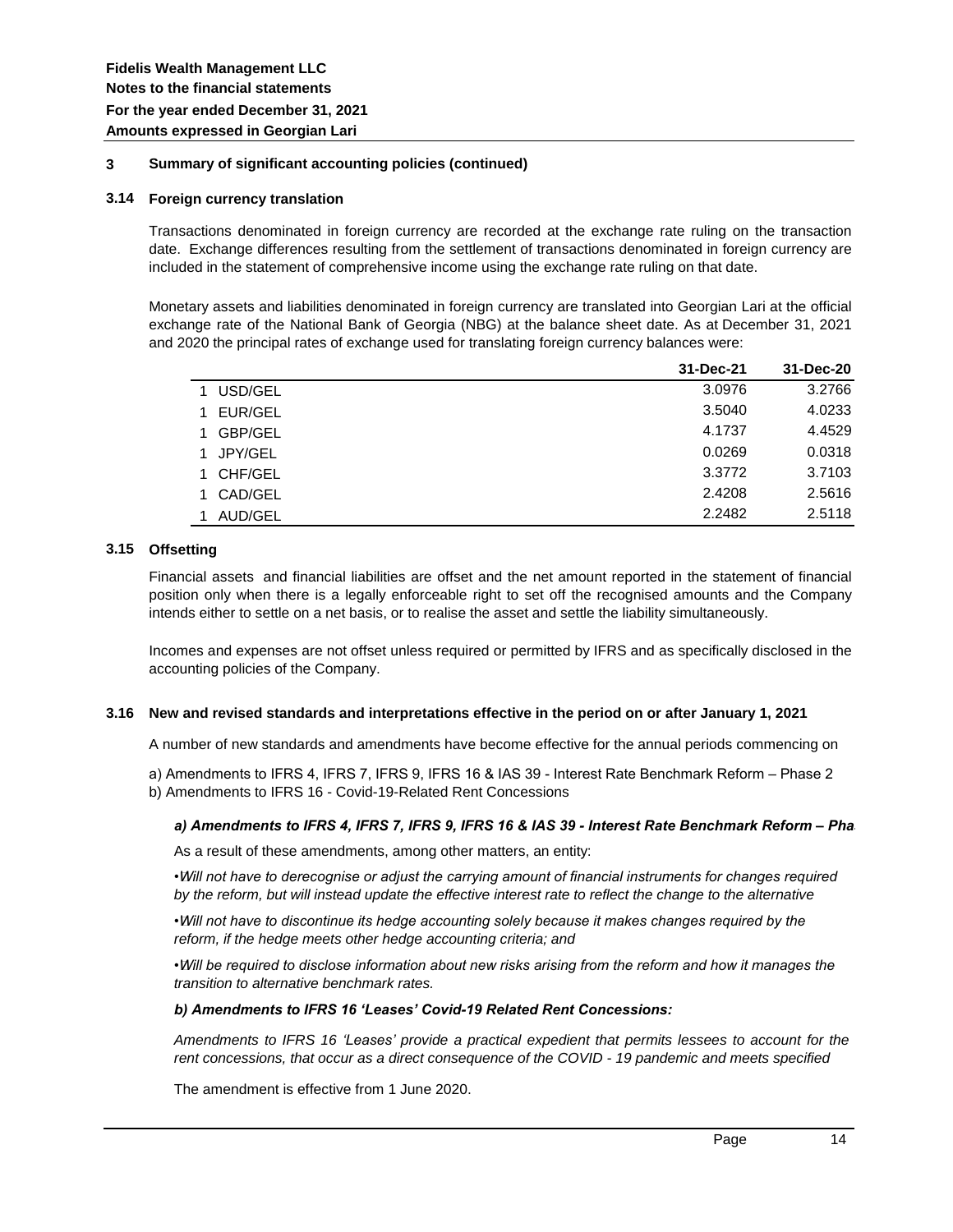## **3.16 New and revised standards and interpretations effective in the period on or after January 1, 2021 (continued)**

## *Amendments to IFRS 16 'Leases' Covid-19 Related Rent Concessions beyond 30 June 2021*

*This amendment extends the practical expedient to rent concessions that reduce only lease payments originally due on or before 30 June 2022, provided the other conditions for applying the practical* 

*The amendment is effective 1 April 2021. Earlier application is permitted, including in financial statements not authorised for issue at the date this Standard was issued.*

*Where an entity early adopts Covid-19-Related Rent Concessions then they shall disclose that fact (including the requirements in the paragraph above) and provide the additional disclosures.*

This amendments does not have effect on the Company's financial statements.

## **3.17 Standards and interpretations that have been issued but are not yet effective**

Before approval of the Company financial statements, some new standards, interpretations and changes within the framework have been issued, which have not been effective for the current period of the financial statements and which have not been implemented by the Company in advance. Company intends to accept those changes from the point when they become effective. Most probably the following standards would be relevant for the Company reporting purposes:

*a) Amendments to IFRS 16 - Covid-19-Related Rent Concessions*

*b) IFRS 17 - Insurance Contracts* 

*c) Amendments to IAS 1 - Classification of Liabilities as Current or Non-current*

*d) Amendments to IAS 16 - Property, Plant and Equipment: Proceeds before intended use*

*e) Amendments to IFRS 3 - Reference to the Conceptual Framework*

*f) Amendments to IAS 37 - Onerous Contracts – Cost of Fulfilling a Contract*

*g) Annual Improvements to IFRS Standards 2018–2020*

*h) Amendments to IFRS 10 and IAS 28 - Sale or contribution of assets between an investor and its associate or joint venture* 

*i) Amendments to IAS 1 and IFRS Practice Statement 2 - Disclosure of Accounting Policies*

*j) Amendments to IAS 8 - Disclosure of Accounting Policies and Definition of Accounting Estimates*

*k) Amendments to IAS 12 - Deferred tax related to assets and liabilities arising from a single transaction*

*Amendments to IFRS 16 'Leases' Covid-19 Related Rent Concessions beyond 30 June 2021* : This amendment extends the practical expedient to rent concessions that reduce only lease payments originally due on or before 30 June 2022, provided the other conditions for applying the practical expedient are met. The

*IFRS 17 'Insurance contracts'* establishes principles for the recognition, measurement, presentation and disclosure of insurance contracts issued. It also requires similar principles to be applied to reinsurance contracts held and investment contracts with discretionary participation features issued. IFRS 17 is effective

*Amendments to IAS 1 'Presentation of financial statements'* clarify requirements for the presentation of liabilities in the statement of financial position as current or non-current. The meaning of settlement of a liability is also clarified. The amendments are applicable for annual periods commencing on or after 1 January

*Amendments to IAS 16 'Property, plant and equipment'* require an entity to recognise the sales proceeds from selling items produced while preparing property, plant and equipment for its intended use and the related costs in profit or loss, instead of deducting the amounts received from the cost of the asset. The amendments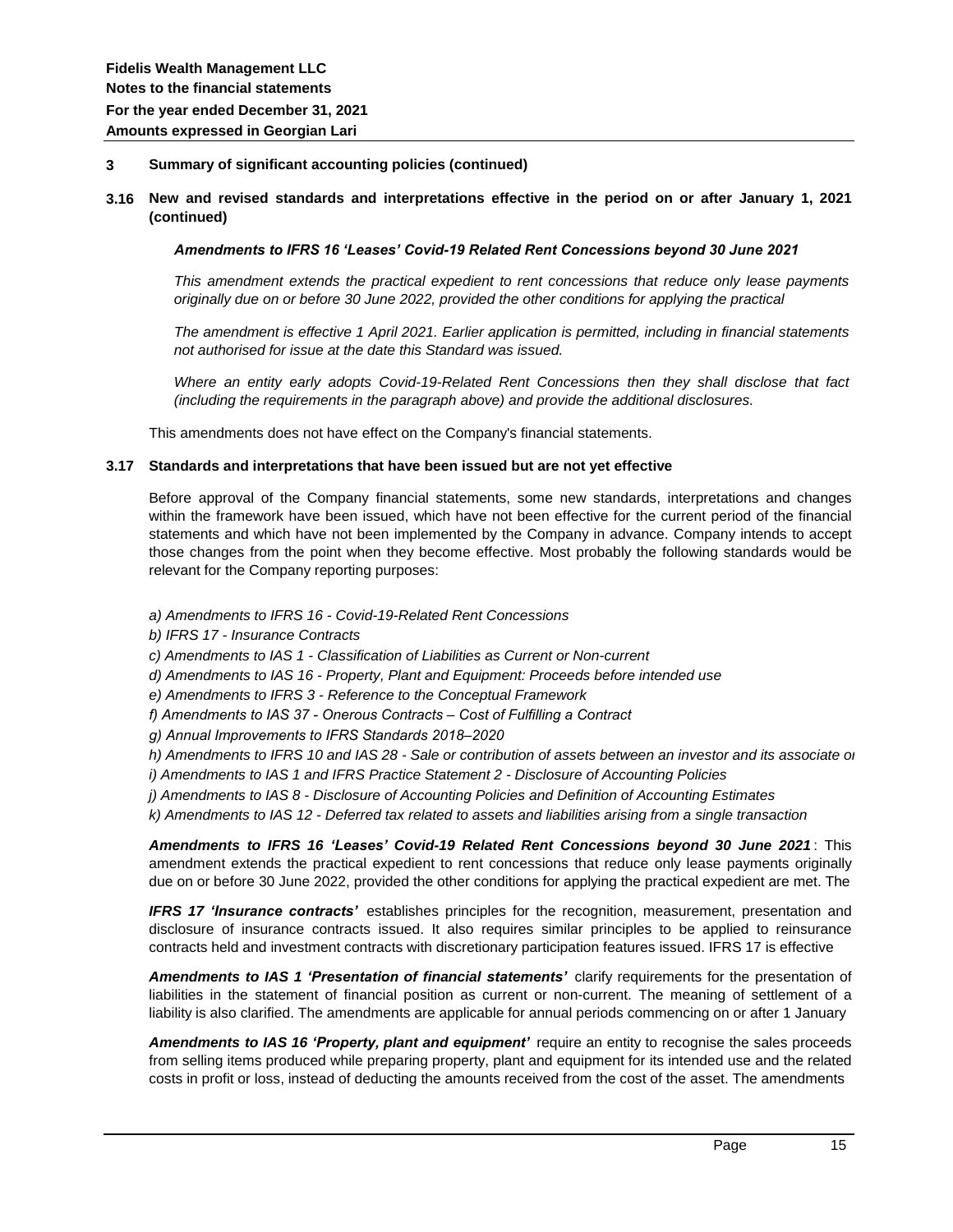#### **3.17 Standards and interpretations that have been issued but are not yet effective (continued)**

*Amendments to IFRS 3 'Business combinations'* update a reference to the Conceptual Framework for Financial Reporting without changing the accounting requirements for business combinations. The amendments are applicable for annual periods commencing on or after 1 January 2022.

*Amendments to IAS 37 'Provisions, contingent liabilities and contingent assets'* specify the costs that an entity includes when assessing whether a contract will be loss-making. The amendments are applicable for annual periods commencing on or after 1 January 2022.

## *Annual Improvements to IFRS Standards 2018–2020 amend:*

• IFRS 1 to simplify the application of IFRS 1 by a subsidiary that becomes a first-time adopter after its parent in relation to the measurement of cumulative translation differences; 

• IFRS 9 to clarify the fees an entity includes when assessing whether the terms of a new or modified financial liability are substantially different from the terms of the original financial liability; 

• IFRS 16 illustrative example 13 to remove the illustration of payments from the lessor relating to leasehold

**•** IAS 41 to remove the requirement to exclude cash flows from taxation when measuring fair value, thereby aligning the fair value measurement requirements in IAS 41 with those in other accounting standards.

The amendments are applicable for annual periods commencing on or after 1 January 2022.

*Amendments to IFRS 10 'Consolidated financial statements' and IAS 28 'Investments in associates'* clarify the accounting treatment for sales or contribution of assets between an investor and its associates or joint ventures. Where the non-monetary assets constitute a business, the investor will recognise the full gain or loss on the sale or contribution of assets. Otherwise, the gain or loss is recognised by the investor only to the extent of the other investor's interests in the associate or joint venture. The amendments have been deferred until IASB has finalised its research project on the equity method.

#### *Amendments to Disclosure of Accounting Policies and Definition of Accounting Estimates modify:*

• IFRS 7, to clarify that information about measurement bases for financial instruments is expected to be material to an entity's financial statements;

- IAS 1, to require entities to disclose their material accounting policy information rather than their significant actors
- IAS 8, to clarify how entities should distinguish changes in accounting policies and changes in accounting esti
- IAS 34, to identify material accounting policy information as a component of a complete set of financial statem

• IFRS Practice Statement 2 Making Materiality Judgements, to provide guidance on how to apply the concept of materiality to accounting policy disclosures.

*Amendments to Deferred tax related to assets and liabilities* arising from a single transaction modify IAS 12 to clarify the accounting for deferred tax on transactions that, at the time of the transaction, give rise to equal taxable and deductible temporary differences. In specified circumstances, entities are exempt from recognising deferred tax when they recognise assets or liabilities for the first time. The amendments clarify that the exemption does not apply to transactions for which entities recognise both an asset and a liability and that give rise to equal taxable and deductible temporary differences. This may be the case for transactions such as leases and decommissioning, restoration and similar obligations. Entities are required to recognise deferred tax on such transactions.

The Standard amends IFRS 1 to require deferred tax related to leases and decommissioning, restoration and similar obligations to be recognised by first-time adopters at the date of transition to International Accounting

The management of the Company does not anticipate that the application of the new Standards and amendments in the future will have an significant impact on the Company's financial statements.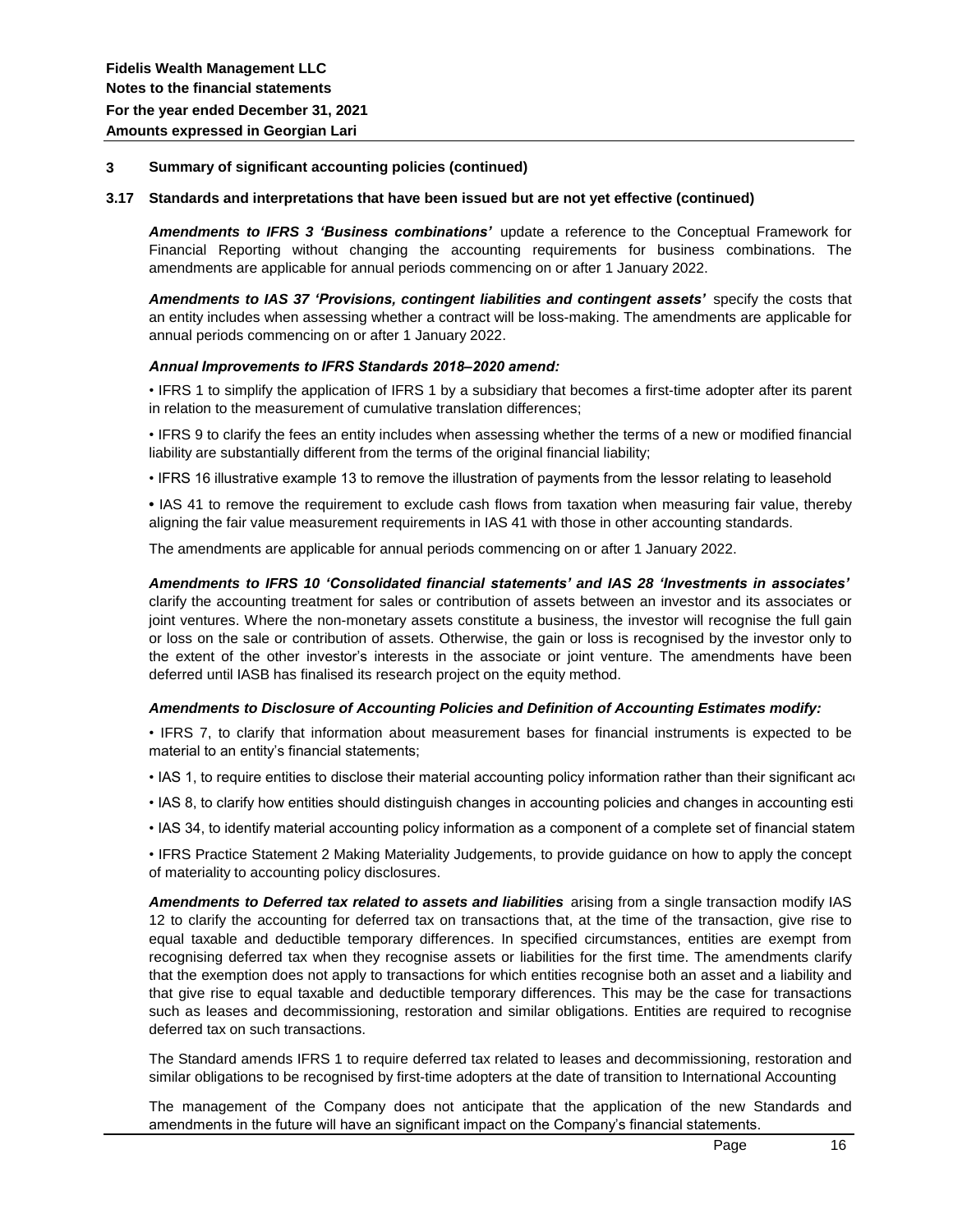#### **4 Critical accounting judgments**

In the application of the Company's accounting policies, management is required to make judgments, estimates and assumptions about the carrying amounts of assets and liabilities that are not readily apparent from other sources.

The estimates and assumptions are based on historical experience and other factors that are considered to be relevant. Actual results may differ from these estimates. The estimates and underlying assumptions are reviewed on an ongoing basis. Revisions to accounting estimates are recognized in the period in which the estimate is revised if the revision affects both current and future periods.

The following are the key assumptions concerning the future, and other key sources of estimation uncertainty at the end of the reporting period that have a significant risk of causing a material adjustment to the carrying amounts of assets and liabilities within the next reporting period.

*Useful lives of property, plant and equipment and intangibles* – The estimation of the useful life of property, plant and equipment and intangibles is a matter of management estimate based upon experience with similar assets. In determining the useful life of an item of property, plant and equipment and intangibles, management considers the expected usage, estimated technical obsolescence, physical wear and tear and the physical environment in which the asset is operated. Changes in any of these conditions or estimates may result in adjustments for future depreciation and amortization rates.

*Taxation* - Georgian tax, currency and customs legislation is subject to varying interpretations. The management of the Company recognizes liabilities for anticipated additional tax assessments as a result of tax audits based on estimates of whether it is probable that additional taxes will be due. Where the final tax outcome of these matters is different from the amounts that were initially recorded, such differences will impact the tax provisions in the period in which such determinations are made.

#### **5 Property, plant and equipment**

 $\overline{\phantom{a}}$  .  $\overline{\phantom{a}}$ 

|                                    |               | Furniture,      | Computer  |         |
|------------------------------------|---------------|-----------------|-----------|---------|
|                                    | <b>Office</b> | <b>Fixtures</b> | and other | Total   |
|                                    |               | and Fittings    | IT        |         |
| Cost                               |               |                 |           |         |
| As at 31-Dec-2019                  |               | 33,249          | 164,889   | 198,138 |
| Additions                          | 580,849       | 2,869           | 12,592    | 596,310 |
| As at 31-Dec-2020                  | 580,849       | 36,118          | 177,481   | 794,448 |
| Additions                          |               | 771             | 260       | 1,031   |
| As at 31-Dec-2021                  | 580,849       | 36,889          | 177,741   | 795,479 |
| <b>Depreciation and impairment</b> |               |                 |           |         |
| As at 31-Dec-2019                  |               | 9,470           | 38,466    | 47,936  |
| Depreciation for the year          | 11,617        | 3,612           | 40,613    | 55,842  |
| As at 31-Dec-2020                  | 11,617        | 13,082          | 79,079    | 103,778 |
| Depreciation for the year          | 11,617        | 4,036           | 44,393    | 60,046  |
| As at 31-Dec-2021                  | 23,234        | 17,118          | 123,472   | 163,824 |
| <b>Net carrying amount</b>         |               |                 |           |         |
| As at 31-Dec-2019                  |               | 23,779          | 126,423   | 150,202 |
| As at 31-Dec-2020                  | 569,232       | 23,036          | 98,402    | 690,670 |
| As at 31-Dec-2021                  | 557,615       | 19,771          | 54,269    | 631,655 |

At the end of the reporting period the total carrying value of fully depreciated assets is 16,112 GEL (2020: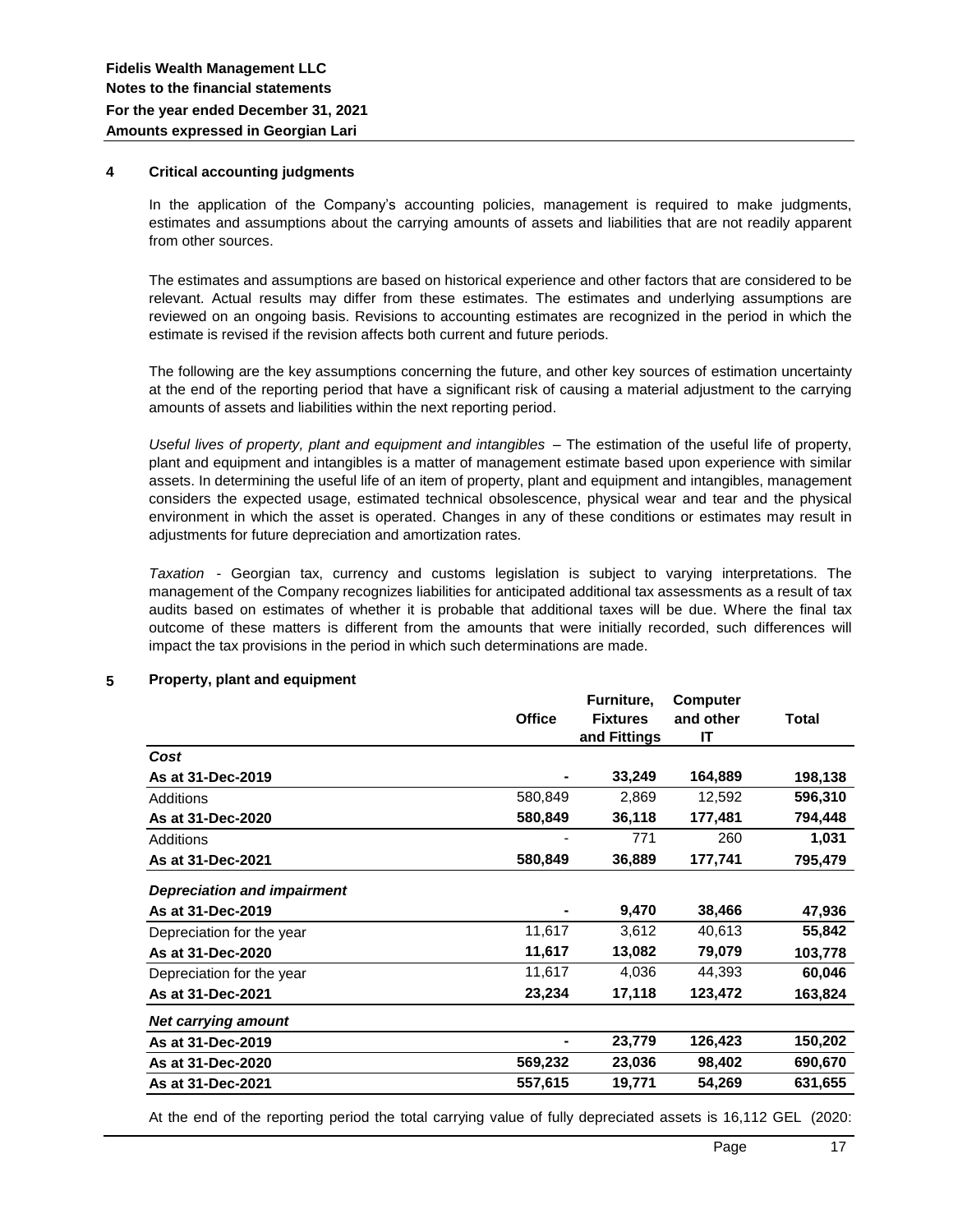#### **6 Intangibles**

|                                    | <b>Computer</b> |              |
|------------------------------------|-----------------|--------------|
|                                    | software        | <b>Total</b> |
|                                    | license         |              |
| Cost                               |                 |              |
| As at 31-Dec-2019                  | 4,011           | 4,011        |
| Additions                          | 8,371           | 8,371        |
| As at 31-Dec-2020                  | 12,382          | 12,382       |
| Additions                          |                 |              |
| As at 31-Dec-2021                  | 12,382          | 12,382       |
| <b>Amortization and impairment</b> |                 |              |
| As at 31-Dec-2019                  | 2,178           | 2,178        |
| Amortization for the year          | 4,276           | 4,276        |
| As at 31-Dec-2020                  | 6,454           | 6,454        |
| Amortization for the year          | 4,273           | 4,273        |
| As at 31-Dec-2021                  | 10,727          | 10,727       |
| Net carrying amount                |                 |              |
| As at 31-Dec-2019                  | 1,833           | 1,833        |
| As at 31-Dec-2020                  | 5,928           | 5,928        |
| As at 31-Dec-2021                  | 1,655           | 1,655        |

## **7 Prepayments**

Prepayments mainly include the amounts paid 3 years in advance for advisory service. Prepayments as of December 31, 2021 amounts to GEL 468,228 (2020: GEL 0)

| <b>Cash and cash equivalents</b>         | 31-Dec-21 | 31-Dec-20 |
|------------------------------------------|-----------|-----------|
| Cash in bank                             | 1,030,681 | 2,176,868 |
| Cash on hand                             | 953       | 250       |
| Total cash and cash equivalents          | 1,031,634 | 2,177,118 |
| Cash and cash equivalents per currencies | 31-Dec-21 | 31-Dec-20 |
| Cash in bank (GEL)                       | 7,220     | 7,565     |
| Cash in bank (EUR)                       | 972,740   | 2,151,108 |
| Cash in bank (USD)                       | 43,096    | 16,087    |
| Cash in bank (GBP)                       | 4,738     | 1,466     |
| Cash in bank (CHF)                       | 2,887     | 642       |
| Cash on hand                             | 953       | 250       |
| Total cash and cash equivalents          | 1,031,634 | 2,177,118 |

The Company has a short-term (with maturity more than 90 days) deposit in JSC Tera Bank with the amount of GEL 40,000, an annual interest rate of 9.15%. The deposit is due in May 11, 2022.

The Company's cash is placed in trusted banks where no material credit risk arises in respect of cash. At the end of the reporting period, there was no significant difference between the carrying amount of cash and cash equivalents and their fair value.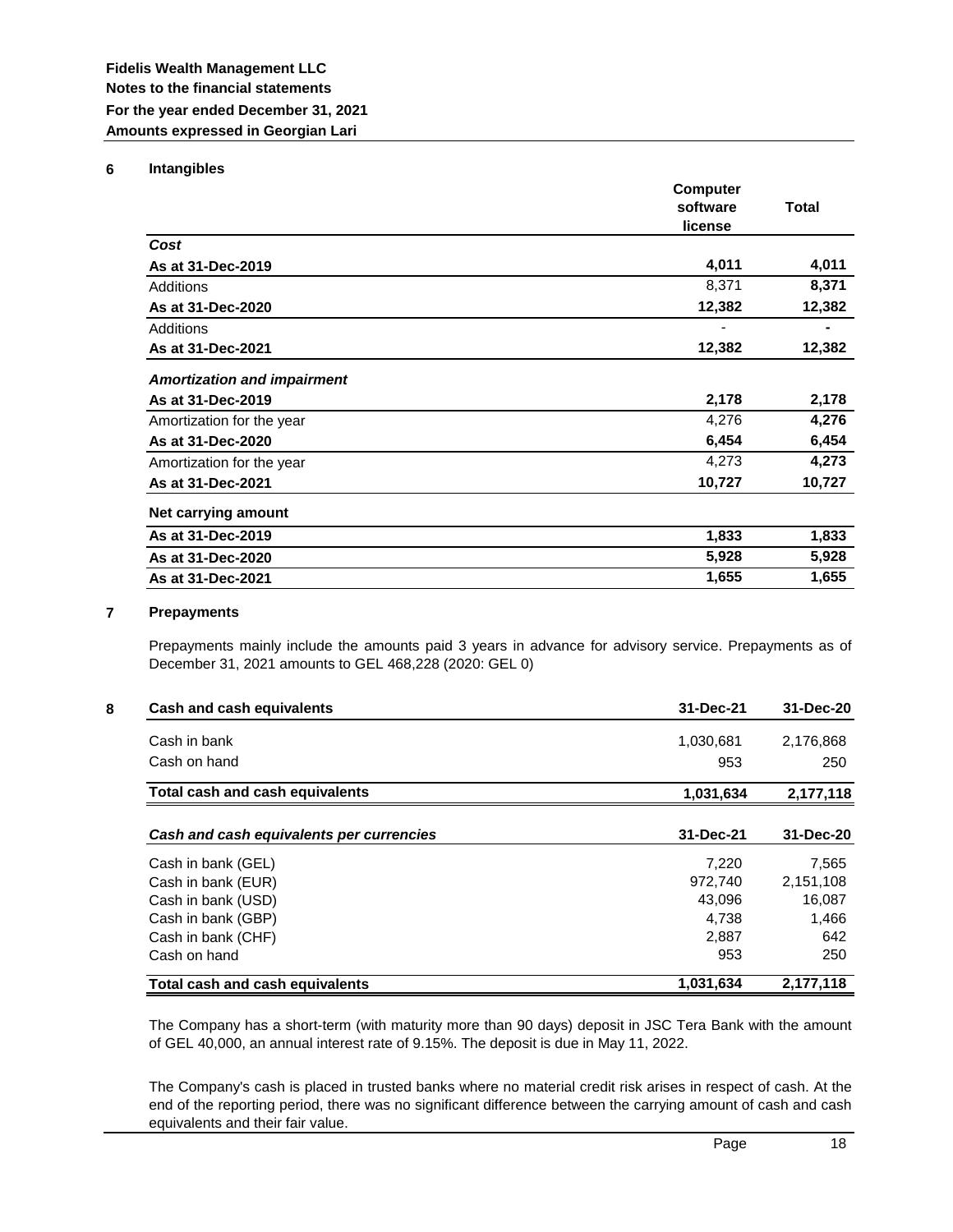#### **9 Trade and other receivables**

Trade and other receivables mainly include receivables from customers. Trade and other claims as of December 31, 2021 amount to GEL 769,133 (2020: GEL 1,002,052)

At the end of the reporting period, there was no significant difference between the carrying amount of trade and other receivables and their fair value.

## **10 Equity**

The Company's owners' capital has not changed in 2021 and 2020 and remains GEL 40,000. Owners' capital represents investment made by the Company's owners.

Retained earnings are part of the net profit remaining in the ownership of the company that is retained.

Dividend was not distributed during 2021. During 2020, the Company distributed dividends to its owners in the amount of GEL 1,443,729.

The Company is a brokerage company and under Article 8 of Order No. 145/04 of July 5, 2018, of the President of the Bank of Georgia, the minimum amount of capital of brokerage companies is considered to be GEL 500,000. As of December 31, 2021 and 2020, the Company meets this requirement.

## **11 Advances received**

Advances received include prepayments made by the client under the asset management mandate agreement. Advances received as of December 31, 2021 amounts to GEL 1,687,125 (2020: GEL 2,530,688)

| Trade payables                                        | 31-Dec-21 | 31-Dec-20 |
|-------------------------------------------------------|-----------|-----------|
| Amounts payable for trading transactions and services | 277.164   | 477.779   |
| other liabilities                                     | 4.725     | 409       |
| <b>Total trade payables</b>                           | 281,889   | 478,188   |

Carrying amount of trade payables approximates to their fair value at the reporting date. Amounts payable for trading transactions and services include funds generated by the client as a result of trade which will be paid in the following period.

## **13 Tax assets / (liabilities), net**

Tax assets and liabilities of the Company include personal income tax, property tax, income tax and reversecharge VAT. As of December 31, 2021, the Company's tax assets amount to GEL 64,169 (As of December 31, 2020, the company had tax liability of GEL 1,982)

Profit tax expense for 2021 represents tax liability accrued for non-economic activities. During 2020, the Company distributed dividends to its owners (note 10), for which income tax expense is GEL 268,183. During 2021, no dividnend was distributed.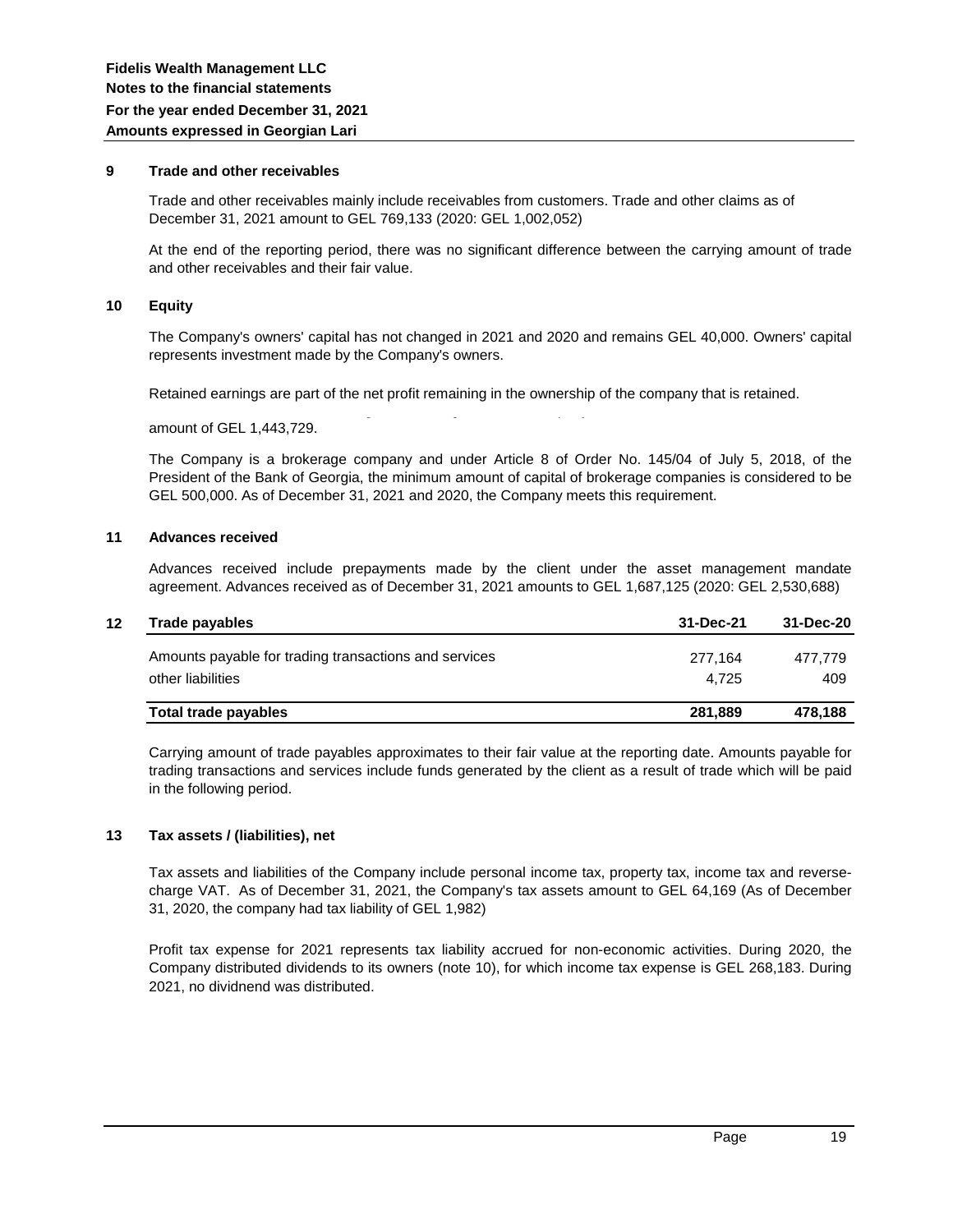| 14 | <b>Revenue</b>                                    | 2021       | 2020       |
|----|---------------------------------------------------|------------|------------|
|    | Management fees                                   | 2,277,871  | 2,041,513  |
|    | <b>Brokerage fees</b>                             | 226,551    | 903,877    |
|    | Custody fees                                      | 172,217    | 244,424    |
|    | Performance fees                                  | 44,692     |            |
|    | Account closing fees                              | 14,661     | 28,935     |
|    | Entry fees                                        |            | 146,971    |
|    | Other fees                                        | 42,247     | 7,461      |
|    | <b>Total revenue</b>                              | 2,778,239  | 3,373,181  |
| 15 | <b>Cost of sales</b>                              | 2021       | 2020       |
|    | <b>Consultation expenses</b>                      | 694,394    | 948,895    |
|    | Management expenses                               | 371,890    | 792,299    |
|    | Portfolio management cost                         | 119,866    | 194,356    |
|    | <b>Salaries</b>                                   | 48,972     | 38,222     |
|    | <b>Total cost of sales</b>                        | 1,235,122  | 1,973,772  |
| 16 | <b>General and administrative expenses</b>        | 2021       | 2020       |
|    | <b>Salaries</b>                                   | 211,077    | 198,655    |
|    | Software support expenses                         | 205,902    | 104,783    |
|    | Tax expenses                                      | 188,032    | 293,543    |
|    | Outsourced administrative service expenses        | 139,977    | 206,782    |
|    | Depreciation and amortization                     | 64,317     | 60,057     |
|    | Bank charges                                      | 60,682     | 53,570     |
|    | Computer software expenses                        | 54,358     | 39,498     |
|    | Representative expenses                           | 2,309      | 5,137      |
|    | <b>Business trips</b>                             | 1,488      | 1,984      |
|    | Training costs                                    | 603        | 3,400      |
|    | Office rent expense                               |            | 8,654      |
|    | Other expenses                                    | 80,985     | 68,189     |
|    | Total general and administrative expenses         | 1,009,730  | 1,044,252  |
| 17 | Profit/ (loss) on foreign currency exchange       | 2021       | 2020       |
|    | Profit on foreign currency exchange               | 188,969    | 417,324    |
|    | Loss on foreign currency exchange                 | (356,088)  | (190, 059) |
|    | Total profit/ (loss) on foreign currency exchange | (167, 119) | 227,265    |

## **18 Other non-operating loss**

Other non-operating include loss incurred as a result of excessive risk while managing the company's client portfolio. The amount of other non-operating losses for 2021 is 239,673 GEL (2020: 0 GEL)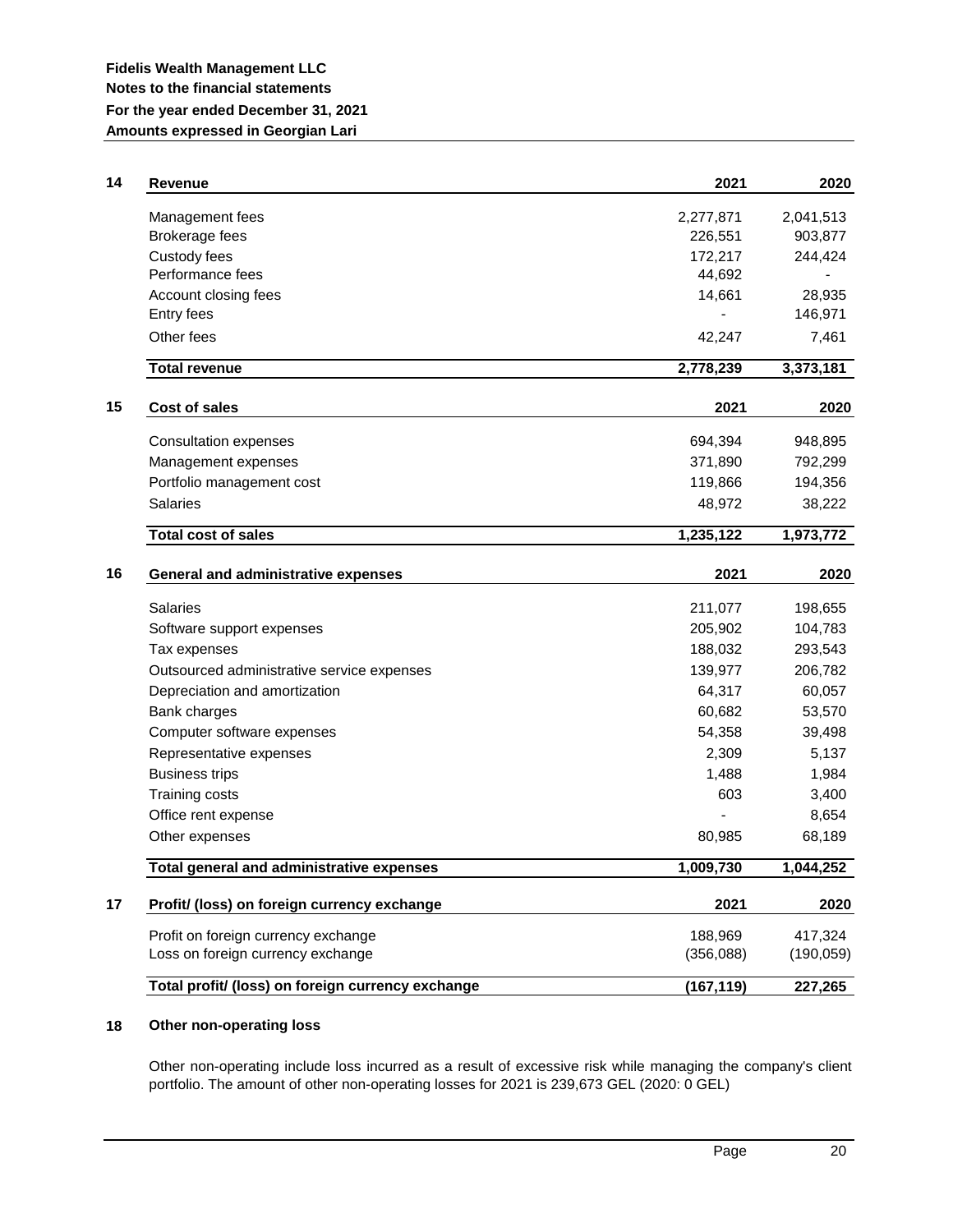#### **19 Financial risks management**

## **19.1** *Currency risk*

Currency risk is the risk that changes in exchange rates may adversely affect a company's financial statements. Currency risk arises from assets and liabilities denominated in foreign currencies.

The company has certain assets and liabilities denominated in foreign currency. The Company does not have formal policies to manage foreign exchange risk, however the management controls the exchange risk by matching the currencies of the Company's financial assets and financial liabilities.

Included in the next tables are the Company's financial assets and financial liabilities at carrying amounts, categorised by currency (presented in GEL equivalents).

| As at December 31, 2021            | <b>GEL</b> | <b>USD</b> | <b>EUR</b> | <b>Other</b>             | <b>Total</b> |
|------------------------------------|------------|------------|------------|--------------------------|--------------|
|                                    |            |            |            |                          |              |
| <b>Financial assets</b>            |            |            |            |                          |              |
| Cash and cash equivalents          | 8,070      | 43,095     | 972,778    | 7,691                    | 1,031,634    |
| Deposits                           | 40,000     |            |            |                          | 40,000       |
| Trade and other receivables        |            | 132,931    | 626,415    | 9,787                    | 769,133      |
| <b>Total financial assets</b>      | 48,070     | 176,026    | 1,599,193  | 17,478                   | 1,840,767    |
| <b>Financial liabilities</b>       |            |            |            |                          |              |
| Trade payables                     | 4,573      | 11,080     | 266,236    | $\overline{a}$           | 281,889      |
| <b>Total financial liabilities</b> | 4,573      | 11,080     | 266,236    |                          | 281,889      |
|                                    |            |            |            |                          |              |
| <b>Net Currency Position</b>       | 43,497     | 164,946    | 1,332,957  | 17,478                   | 1,558,878    |
| As at December 31, 2020            | <b>GEL</b> | <b>USD</b> | <b>EUR</b> | <b>Other</b>             | <b>Total</b> |
| <b>Financial assets</b>            |            |            |            |                          |              |
| Cash and cash equivalents          | 7,565      | 16,087     | 2,151,108  | 2,108                    | 2,176,868    |
| Deposits                           | 40,000     |            |            |                          | 40,000       |
| Trade and other receivables        |            | 84,892     | 908,697    | 8,463                    | 1,002,052    |
| <b>Total financial assets</b>      | 47,565     | 100,979    | 3,059,805  | 10,571                   | 3,218,920    |
| <b>Financial liabilities</b>       |            |            |            |                          |              |
| Trade payables                     | 408        | 16,383     | 461,397    | $\overline{\phantom{a}}$ | 478,188      |
| <b>Total financial liabilities</b> | 408        | 16,383     | 461,397    |                          | 478,188      |
| <b>Net Currency Position</b>       | 47,157     | 84,596     | 2,598,408  | 10,571                   | 2,740,732    |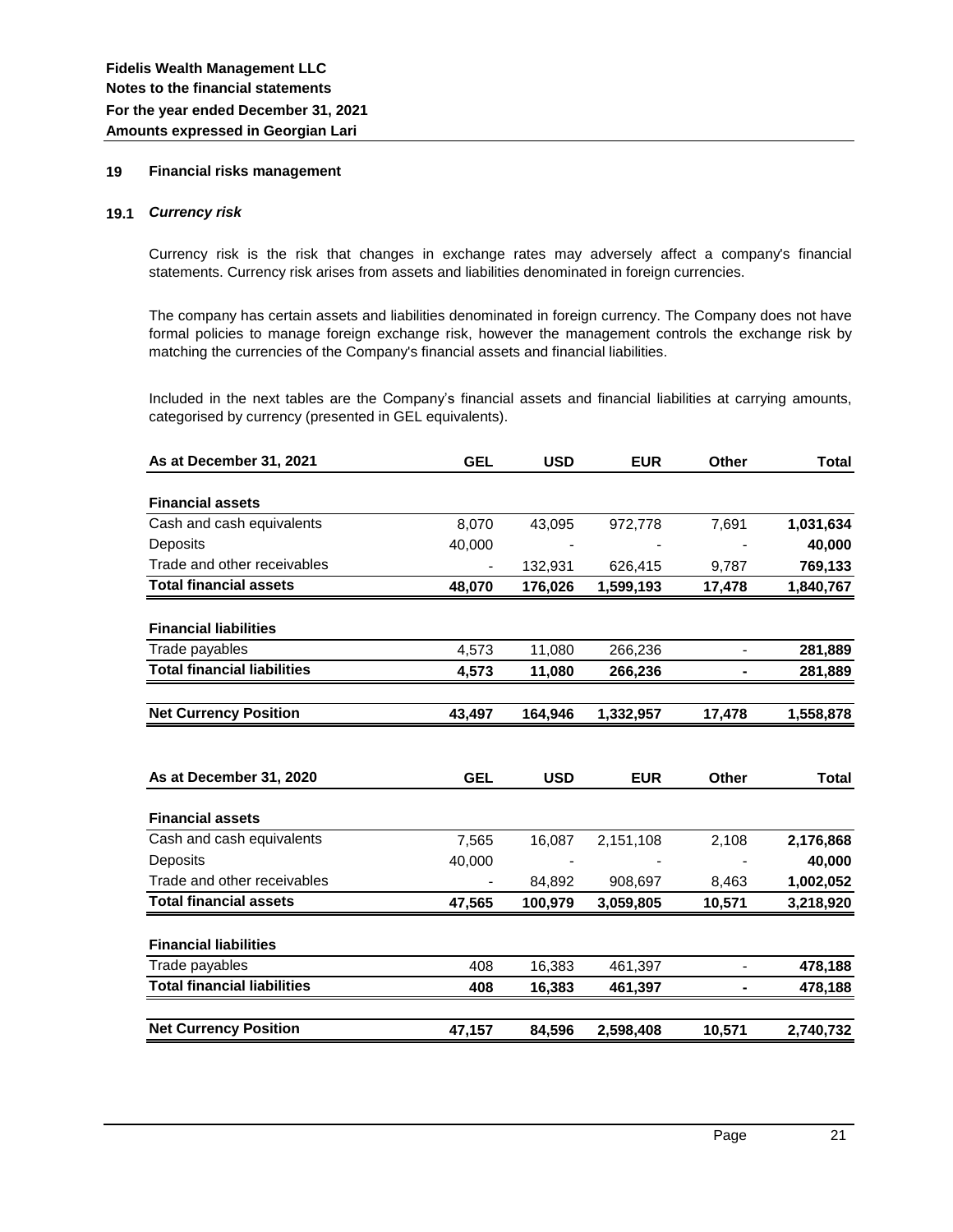## **19 Financial risks management** *(continued)*

## **19.1** *Currency risk (continued)*

The table below presents analysis of the effect on the Company's income statement of a reasonably possible movement of the currency exchange rate against the GEL, with all other variables held constant. A negative amount in the table reflects a potential net reduction in income statement or equity, while a positive amount reflects a net potential increase. The base currency is assumed to be the GEL.

|                 |                               | 2021                              |                               | 2020                              |  |
|-----------------|-------------------------------|-----------------------------------|-------------------------------|-----------------------------------|--|
| <b>Currency</b> | Change in<br>exchange<br>rate | Impact on<br>profit<br>before tax | Change in<br>exchange<br>rate | Impact on<br>profit before<br>tax |  |
| <b>EUR</b>      | $-10%$                        | (133, 296)                        | $-10%$                        | (259, 841)                        |  |
|                 | $-5%$                         | (66, 648)                         | $-5%$                         | (129, 920)                        |  |
|                 | 5%                            | 66,648                            | 5%                            | 129,920                           |  |
|                 | 10%                           | 133,296                           | 10%                           | 259,841                           |  |

## **19.2** *Liquidity risk*

Liquidity risk is the risk that the Company will encounter difficulty in raising funds to meet its commitments on time. Liquidity risk exists when the maturities of assets and liabilities do not match.

The management controls these types of risks by means of maturity analysis, determining the Company's strategy for the next financial period.

The following table presents a maturity analysis for non-derivative financial assets and liabilities of the Company with the remaining contractual maturities. The presentation below is based upon the information provided internally to key management personnel of the Company.

| As at December 31, 2021            | Up to 1<br>year | 1 to $3$<br>vears | 3 to 5 years | More than<br>5 years | <b>Total</b> |
|------------------------------------|-----------------|-------------------|--------------|----------------------|--------------|
| <b>Financial assets</b>            |                 |                   |              |                      |              |
| Cash and cash equivalents          | 1,031,634       | ۰                 | ۰            |                      | 1,031,634    |
| Deposits                           | 40,000          |                   |              |                      | 40,000       |
| Trade and other receivables        | 769,133         |                   |              |                      | 769,133      |
| <b>Total financial assets</b>      | 1,840,767       |                   |              |                      | 1,840,767    |
| <b>Financial liabilities</b>       |                 |                   |              |                      |              |
| Trade payables                     | 281,889         |                   |              |                      | 281,889      |
| <b>Total financial liabilities</b> | 281,889         | -                 |              |                      | 281,889      |
| <b>Liquidity gap</b>               | 1,558,878       |                   |              |                      | 1,558,878    |
| <b>Cumulative liquidity gap</b>    | 1,558,878       | 1,558,878         | 1,558,878    | 1,558,878            |              |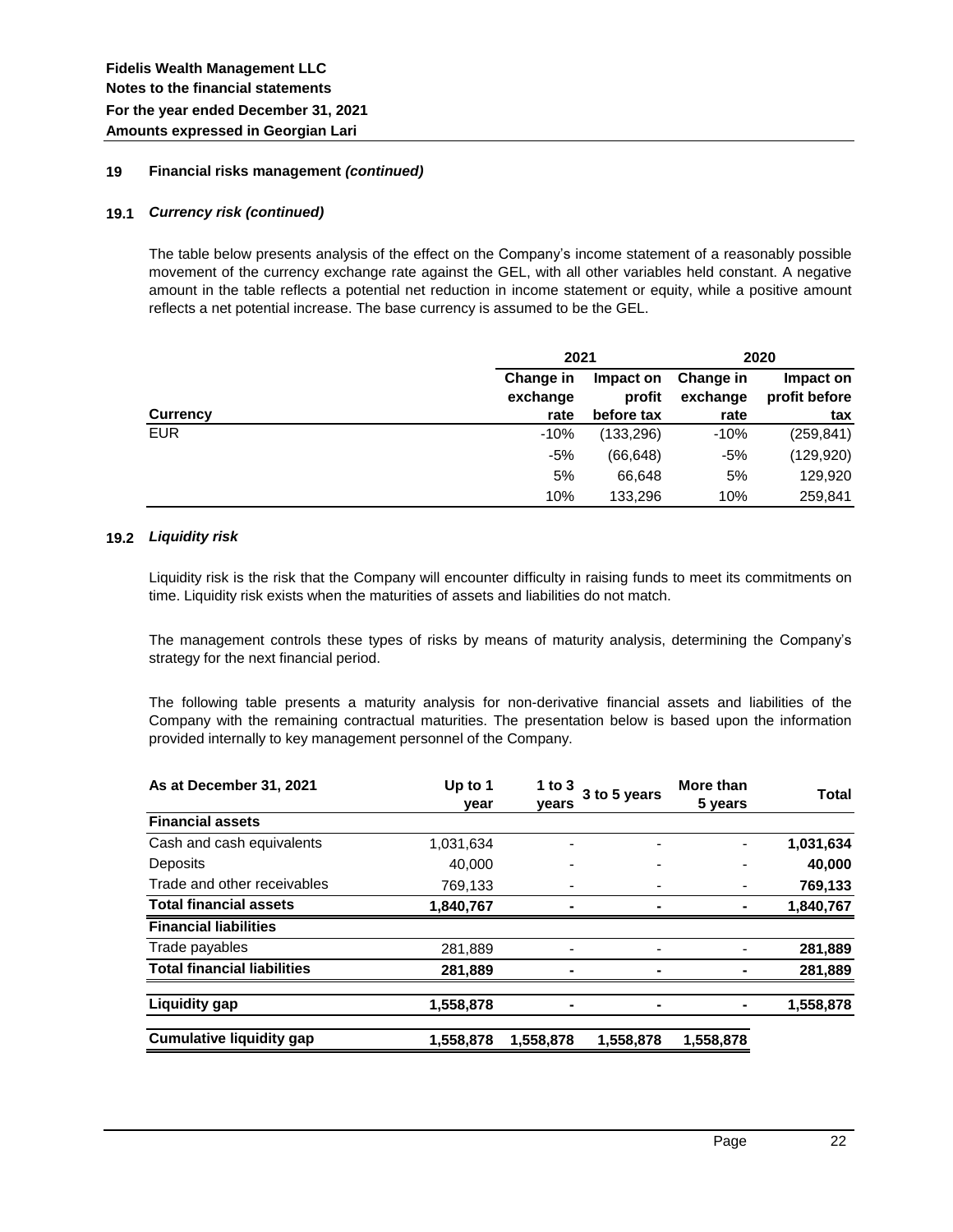## **19 Financial risks management (continued)**

## **19.2** *Liquidity risk*

| As at December 31, 2020            | Up to 1<br>year | 1 to 3<br>vears | 3 to 5 years | More than<br>5 years | <b>Total</b> |
|------------------------------------|-----------------|-----------------|--------------|----------------------|--------------|
| <b>Financial assets</b>            |                 |                 |              |                      |              |
| Cash and cash equivalents          | 2,176,868       |                 |              |                      | 2,176,868    |
| <b>Deposits</b>                    | 40,000          |                 |              |                      | 40,000       |
| Trade and other receivables        | 1,002,052       |                 |              |                      | 1,002,052    |
| <b>Total financial assets</b>      | 3,218,920       |                 |              |                      | 3,218,920    |
| <b>Financial liabilities</b>       |                 |                 |              |                      |              |
| Trade payables                     | 478,188         |                 |              |                      | 478,188      |
| <b>Total financial liabilities</b> | 478,188         |                 |              |                      | 478,188      |
| Liquidity gap                      | 2,740,732       |                 |              |                      | 2,740,732    |
| <b>Cumulative liquidity gap</b>    | 2,740,732       | 2,740,732       | 2,740,732    | 2,740,732            |              |

## **19.3** *Credit risk*

Credit risk is the risk that one party to a financial instrument will cause a financial loss for the other party by failing to discharge an obligation. Credit risk arises from cash and cash equivalents, loans and receivables. The Company's maximum exposure to credit risk at the reporting date was:

|                             | 31-Dec-21 | 31-Dec-20 |
|-----------------------------|-----------|-----------|
| Cash and cash equivalents   | 1,031,634 | 2,176,868 |
| Deposits                    | 40.000    | 40.000    |
| Trade and other receivables | 769.133   | 1,002,052 |
| <b>Total credit risk</b>    | 1,840,767 | 3,218,920 |

The Company's cash is placed with highly reliable financial institutions and the management is convinced there is no credit risk related to its cash and cash equivalent balances.

The Company's trade and other receivables is not subject to a significant credit risk based on past experience, since as the Company manages clients' portfolios, it can demand payment at any moment.

The Company does not have any other instruments that may cause significant credit risk.

## **20 Financial assets and liabilities - accounting classifications and fair values**

#### **20.1** *Accounting classifications and fair values*

The estimates of fair value are intended to approximate the price that would be received to sell an asset or paid to transfer a liability in an orderly transaction between market participants at the measurement date. However given the uncertainties and the use of subjective judgment, the fair value should not be interpreted as being realisable in an immediate sale of the assets or transfer of liabilities.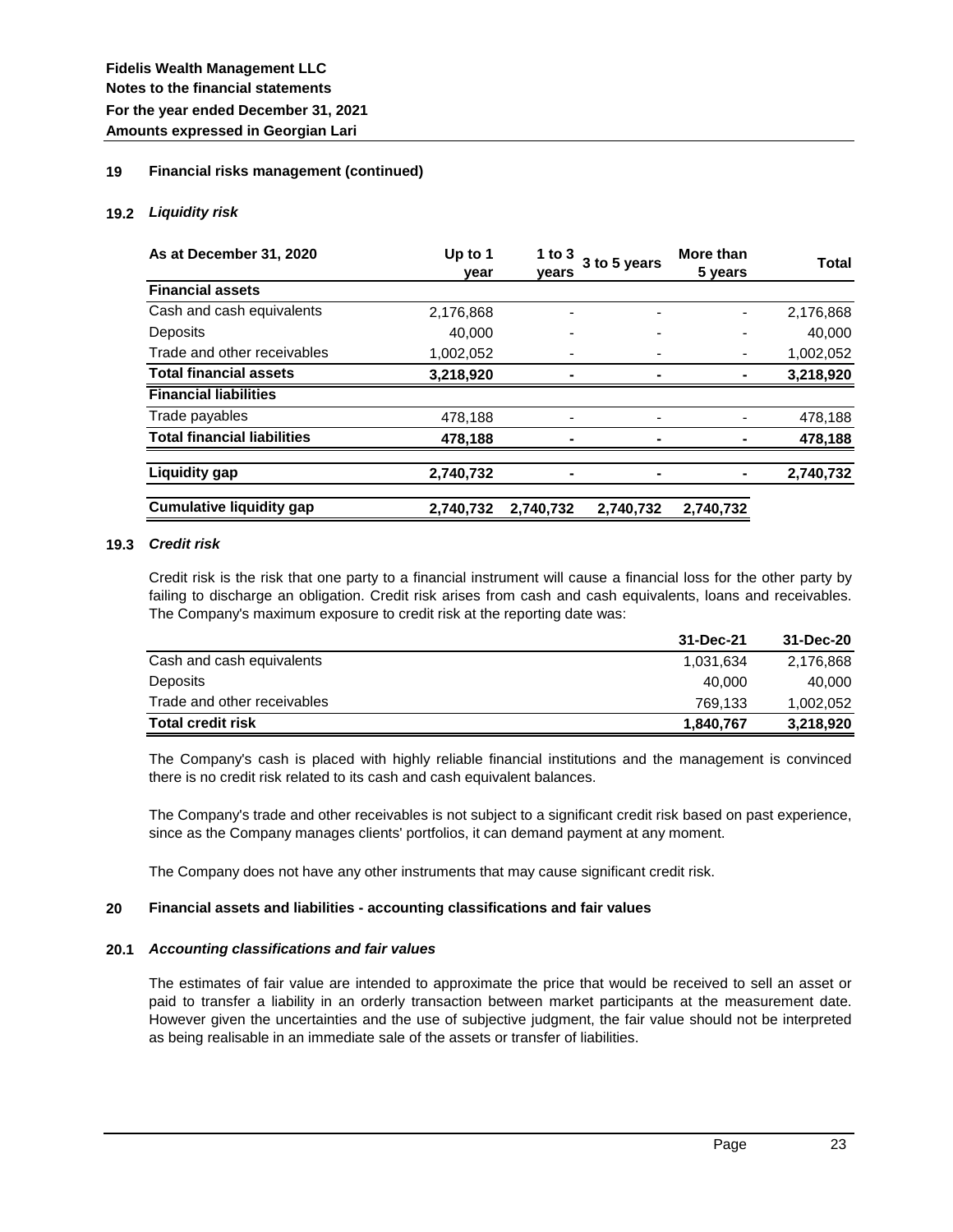## **20 Financial assets and liabilities - accounting classifications and fair values (continued)**

## **20.1** *Accounting classifications and fair values (continued)*

The estimated fair values of all financial instruments approximate their carrying values. The estimated fair values of all financial assets and liabilities are calculated using discounted cash flow techniques based on estimated future cash flows and discount rates for similar instruments at the reporting date. The Company uses widely recognised valuation models for determining the fair value of common and more simple financial instruments, that use only observable market data and require little management judgment and estimation.

## **20.2** *Fair value hierarchy*

The Company measures fair values using the following fair value hierarchy:

- *Level 1* Quoted market price (unadjusted) in an active market for an identical instrument.
- Level 2 Inputs other than quotes prices included within Level 1 that are observable either directly (i.e., as prices) or indirectly (i.e., derived from prices). This category includes instruments valued using: quoted market prices in active markets for similar instruments; quoted prices for similar instruments in markets that are considered less than active; or other valuation techniques where all significant inputs are directly or indirectly observable from market data.
- Level 3 Inputs that are unobservable. This category includes all instruments where the valuation technique includes inputs not based on observable data and the unobservable inputs have a significant effect on the instrument's valuation. This category includes instruments that are valued based on quoted prices for similar instruments where significant unobservable adjustments or assumptions are required to reflect differences between the instruments.

## **21 Related parties**

Related parties or operations with related parties as defined by the IAS 24 "Notes on Parties" are:

(a) Parties directly or indirectly through one or more mediators: the accountants are controlled or controlled by the Company (including the parents, subsidiaries and partners) under the overall control; Holds a share in the company which gives a significant influence and has a joint control over the company;

(b) Partner Enterprise - The enterprises, which have a significant impact and are not a subsidiary company or joint venture.

(c) Joint ventures where the company is an enterprise;

(d) The personnel of the company or its parent;

(e) The close family members referred to in (a) or (d);

(f) The Party controlled, jointly controlled or suffered, or has significant suffrage, directly or indirectly, the individual referred to in (d) or (e);

(g) The employment of further remuneration for the employee or the party concerned with the company.

In considering each possible related party relationship, attention is directed to the substance of the

The details of the related party balances as at the reporting date and of transactions with them are provided in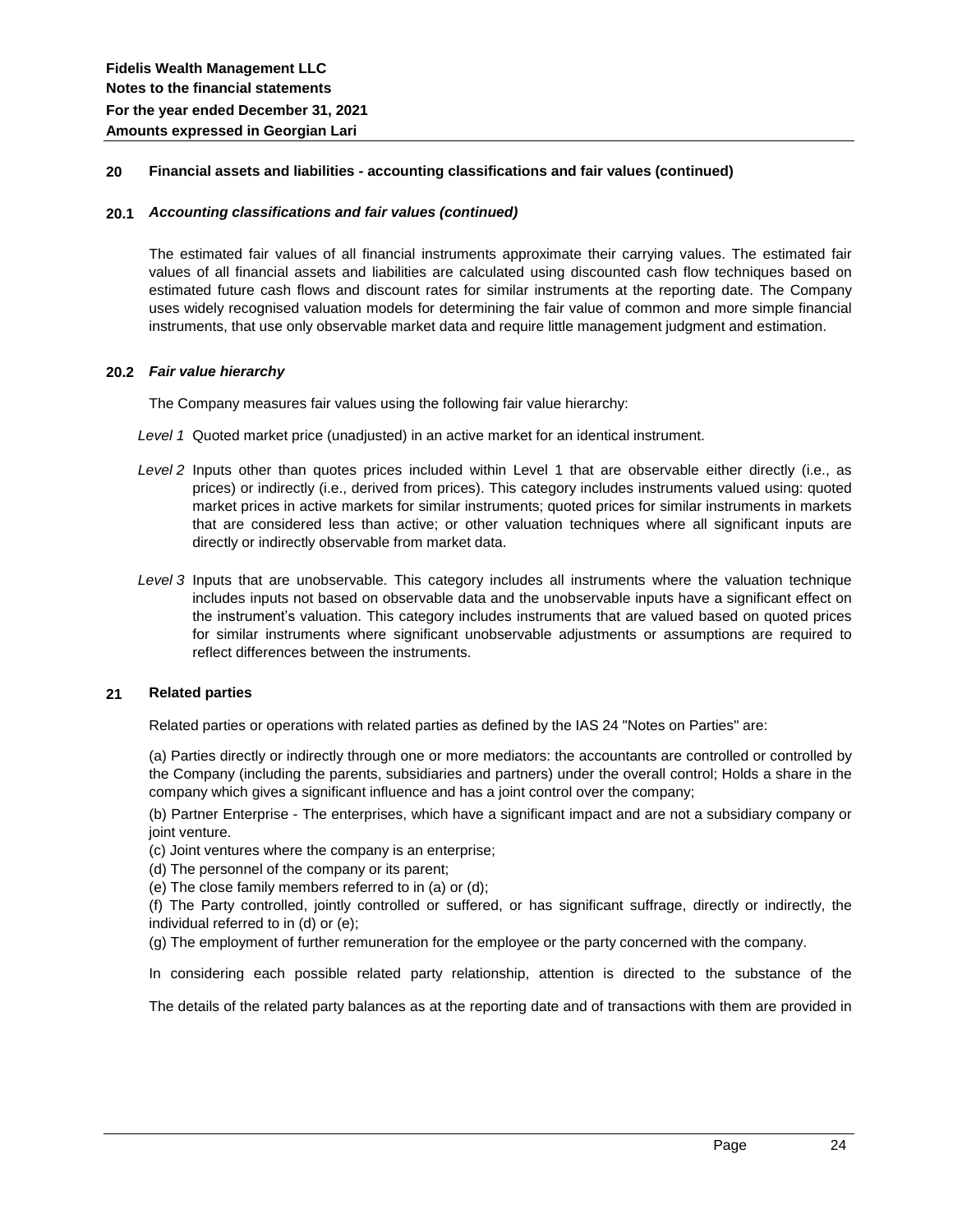| Transactions with related parties during the year<br>2021 | Cost of<br>sale | Administrat<br>ive<br>expenses | <b>Salary</b><br>expenses | <b>Total</b> |
|-----------------------------------------------------------|-----------------|--------------------------------|---------------------------|--------------|
| Key management personnel                                  | 30,370          |                                | 27.253                    | 57,623       |
| Other related parties                                     | 908.754         | 104.937                        |                           | 1,013,691    |
| Total transactions with related parties for the year      | 939,125         | 104,937                        | 27,253                    | 1,071,314    |

| Balances with related parties as at 31-Dec-2021  | <b>Trade</b><br>pavables | Total   |
|--------------------------------------------------|--------------------------|---------|
| Key management personnel                         | 3.526                    | 3,526   |
| Other related parties                            | 214.226                  | 214.226 |
| Total balances with related parties for the year | 217.752                  | 217.752 |

| <b>Transactions with related</b><br>parties during the year 2020 e of PPE | <b>Purchas</b> | Cost of<br>sale          | Administra<br>tive<br>expenses | <b>Salary</b><br>expenses | <b>Dividends</b><br>paid | <b>Total</b> |
|---------------------------------------------------------------------------|----------------|--------------------------|--------------------------------|---------------------------|--------------------------|--------------|
| Owners                                                                    | ٠              | ۰                        | ٠                              | ۰                         | 1,443,729                | 1,443,729    |
| Key management personnel                                                  | $\blacksquare$ | $\overline{\phantom{a}}$ | $\overline{\phantom{0}}$       | 73.286                    |                          | 73,286       |
| Other related parties                                                     | 580.849        | 1.682.515                | 206,782                        |                           |                          | 2,470,146    |
| <b>Total transactions with</b><br>related parties for the year            | 580,849        | 1,682,515                | 206.782                        | 73.286                    | 1.443.729                | 3,987,161    |

| Balances with related parties as at 31-Dec-2020  | <b>Trade</b><br>payables | Total   |
|--------------------------------------------------|--------------------------|---------|
| Other related parties                            | 208.665                  | 208,665 |
| Total balances with related parties for the year | 208.665                  | 208.665 |

#### **22 Capital management**

Capital management is performed by the owners of the Company based on their requirements concerning the optimal capital structure of the Company. The Company only manages its capital structure for legal requirements in the jurisdictions where the Company operates.

The Company meets the minimum capital requirements set by the National Bank of Georgia, according to which minimum capital should not be less than GEL 500,000.

## **23 Contingencies**

## **23.1 Legal proceedings**

At the balance sheet date Company management is not aware of any active, suspended legal proceeding having the risk of dispute in the court against the Company that could materially affect the Company's financial position as at reporting date.